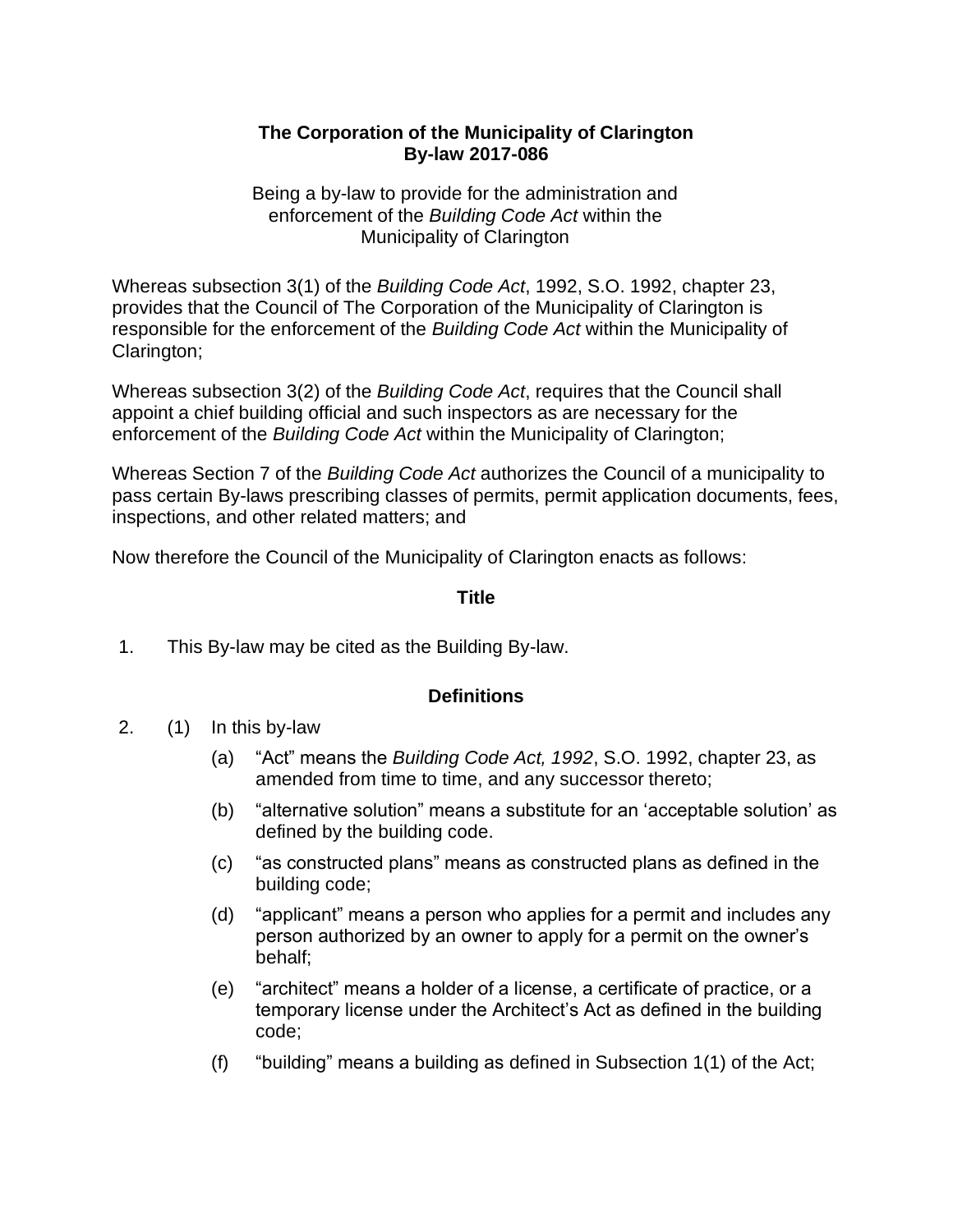- (g) "building code" means the regulations made under Section 34 of the Act;
- (h) "chief building official" means the person appointed by the Council as the chief building official for the purpose of enforcement of the Act;
- (i) "construction value" means the value prescribed by the chief building official to represent the total value of all work, services and material associated with the construction for which a permit is applied;
- (j) "Council" means the Council of The Corporation of the Municipality of Clarington;
- (k) "deficient permit" means a permit where:
	- i. an inspection notice or order to comply has been issued by an inspector or,
	- ii. where an inspection required under the building code or this Bylaw has not been arranged,
	- iii. and six months or more have elapsed after the date the notice was issued or the inspection was required,
- (l) "deputy chief building official" means the person(s) appointed by Council as deputy chief building official under the authority of the Legislation Act 2006 S.O.2006, chapter 21, Schedule F, and listed in Schedule 'A' to this By-law, for the purpose of enforcement of the Act;
- (m) "holiday" means days when the offices of the Municipality of Clarington are not open for transaction of business with the public;
- (n) "house" means single family dwellings, semis, townhouses, duplexes, live/work units;
- (o) "inspector" means the Chief Building Official, Deputy Chief Building Official and inspectors appointed by the Chief Building Official under section 3 of this By-law;
- (p) "Municipality" means The Corporation of the Municipality of Clarington;
- (q) "owner" means the registered owner of the land and includes; a lessee, mortgagee in possession, the person or directors of a corporation acting as the *owner*'s authorized agent and the person in charge of the property, upon which is located, or will be located, the building or part thereof for which an application for a permit is, or has been made;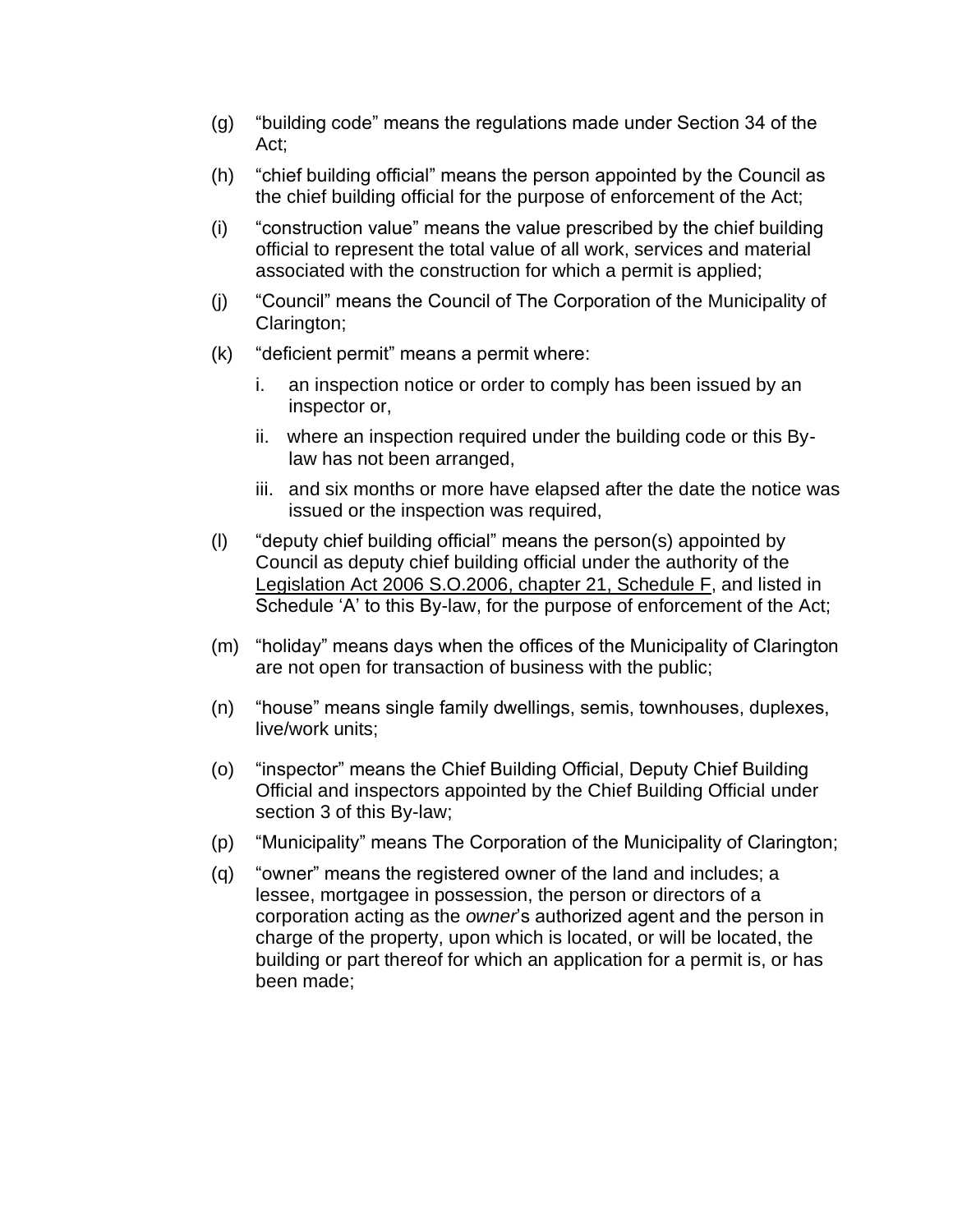- (r) "permit" means permission or authorization given, in writing, by the chief building official,
	- i. to perform work regulated by the Act or the building code or both, or
	- ii. to change the use of a building or part of a building as regulated by the Act or the building code or both, or
	- iii. to occupy a building or a part thereof;
- (s) "permit holder" means an owner to whom a permit has been issued, or, where a permit has been transferred, the new owner to whom the permit has been transferred;
- (t) "professional engineer" means a person who holds a licence or a temporary licence under the Professional Engineer's Act;
- (u) "registered code agency," means a person or an entity that has the qualifications and meets the requirements set out in the Act.
- (2) Any word or term not defined in this by-law shall have the meaning ascribed to it in the Act or the building code.

## **Appointments**

- 3. The power of appointment of inspectors, including the revocation of appointment, under section 3(2) of the Building Code Act, 1992, as amended, for the purpose of enforcement of the Building Code Act, 1992, as amended and any regulation thereunder is hereby delegated from Municipal Council to the Chief Building Official for the Municipality of Clarington.
	- (1) The Chief Building Official must maintain a current list, which shall be posted on the Municipalities website, of all inspectors appointed under section 3 of the Building Code Act, 1992, as amended, for the purpose of enforcement of the Building Code Act, 1992, as amended, in the Municipality of Clarington.
	- (2) The appointment of the *deputy chief building official* is under the authority of the Legislation Act 2006, S.O. 2006, Chapter 21, Schedule F, Section 77.
	- (3) *Deputy chief building official* appointed under this By-law shall have all the powers and duties of the *chief building official* under this By-law, and under the *Act*, and the *building code*.

## **Code of Conduct for Building Officials**

4. Chief Building Official, Deputy Chief Building Official, and inspectors appointed by the Chief Building Official under section 3 of this By-law shall be governed by the Code of Conduct set out in Schedule D to this By-law, with respect to exercising powers and performing duties under the Building Code Act.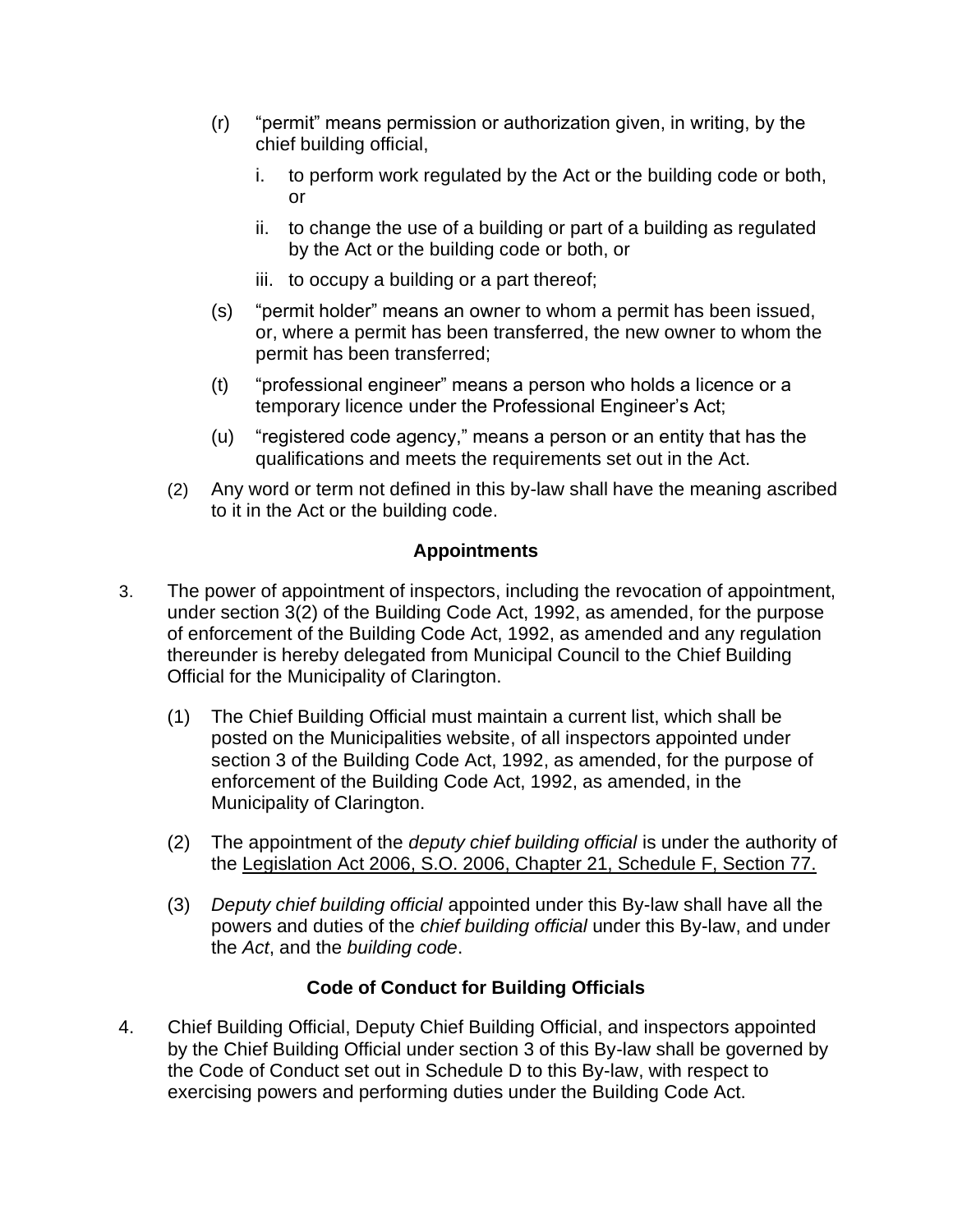## **Classes of Permits**

5. Classes of permits with respect to the construction, demolition, building relocation, and conditional permit, change of use, occupancy of buildings and the permit fees therefore, shall be as set out in Schedule "B" to this By-law.

## **Requirements for Filing Permit Applications**

- 6. (1) To obtain a permit, an applicant shall file a complete application on the form available from the chief building official, or from the Province of Ontario, together with the applicable requirements set out in subsections (2) to (8).
	- (2) All documents and drawings accompanying an application shall be coordinated with each other and consistent with the description of the proposed work.

#### **Building Permits**

- (3) Every application for a building permit or permit for a stage of construction (Partial Permit) under Subsection 8(1) of the Act shall,
	- (a) identify and describe in detail the work to be done and the existing and proposed use and occupancy of the building, or part thereof, for which the application for a permit is made;
	- (b) be accompanied by the plans (drawn to scale) specifications, documents and other information prescribed in Section 7 and Schedule C to this By-law; and
	- (c) be accompanied by the appropriate fee calculated in accordance with Schedule B to this By-law.

#### **Demolition Permits**

- (4) Every application for a demolition permit under Subsection 8(1) of the Act shall,
	- (a) identify and describe in detail the work to be done and the existing use and occupancy of the building, or part thereof, for which the application for a permit is made, and the proposed use and occupancy of that part of the building, if any, that will remain upon completion of the demolition;
	- (b) be accompanied by the plans, specifications, documents and other information prescribed in Section 7 and Schedule C to this By-law;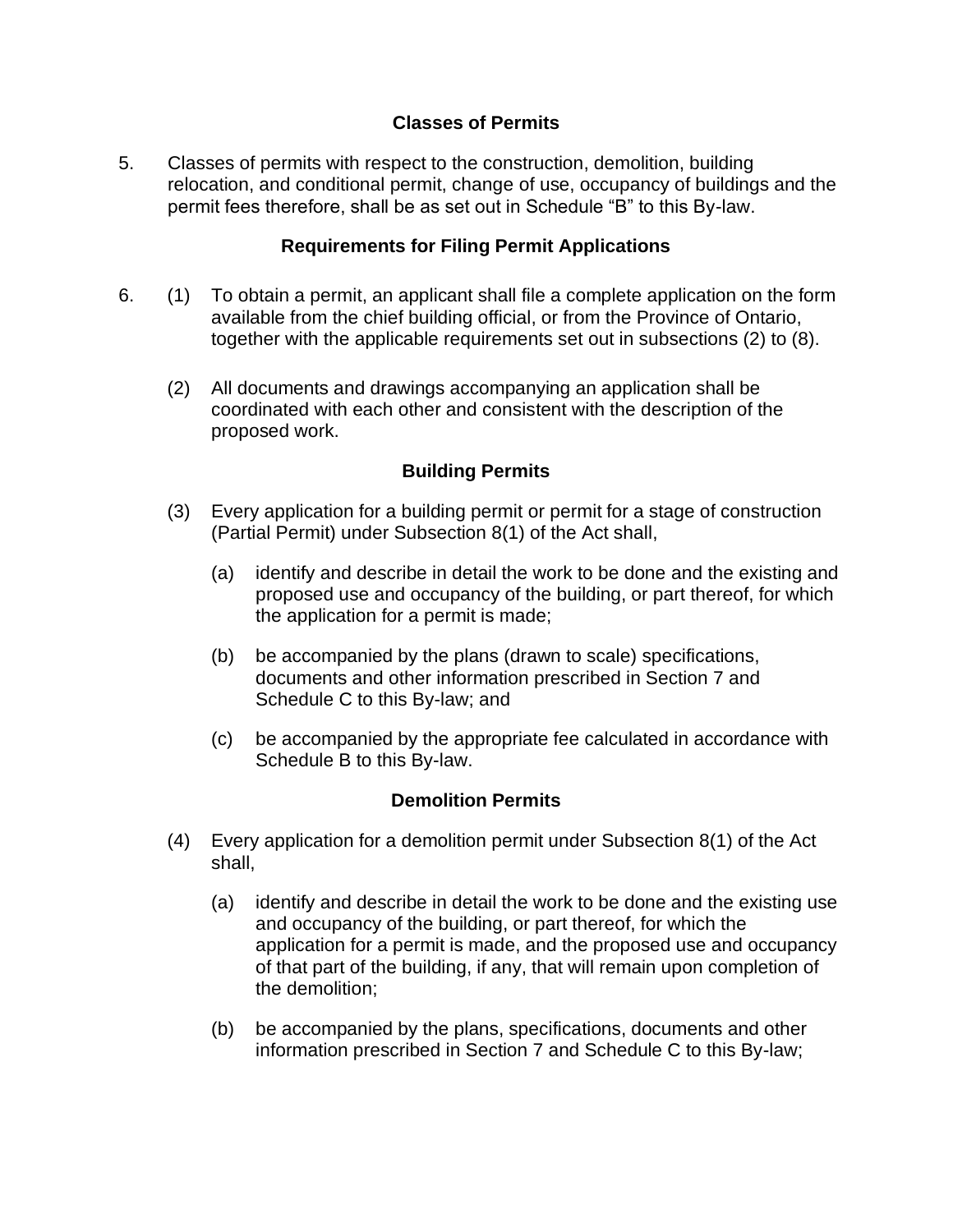- (c) be accompanied by the appropriate fee calculated in accordance with Schedule B to this By-law; and
- (d) be accompanied by confirmation that:
	- i. arrangements have been made with the proper authorities for the safe and complete disconnection of all existing water, sewer, gas, electric, telephone and other utilities; and
	- ii. the owner will comply with the Municipality's property standards By-law at the completion of demolition.

## **Conditional Building Permits**

- (5) Every application for a conditional building permit under Subsection 8(3) of the Act shall,
	- (a) comply with the requirements set out in subsection 6(3) in this By-law; and
	- (b) be accompanied by:
		- i. a written statement from the applicant explaining why the applicant believes that unreasonable delays in construction would occur if a conditional building permit is not issued;
		- ii. a written acknowledgement from the applicant of the necessary approvals which must be obtained in respect of the proposed construction and the time period in which such approvals shall be obtained by the applicant; and
		- iii. a written agreement, in a form provided by the chief building official, executed by the applicant, the owner and such other necessary persons the chief building official determines for the purposes set out in subsection 8(3)(c), of the Act.
- (6) The chief building official is hereby authorized to execute on behalf of The Corporation of the Municipality of Clarington the written agreement referred to in sub clause 6(5)(b)(iii) in this By-law as part of the conditional building permit application.

## **Change of Use Permits**

(7) Every application for a change of use permit under Subsection 10(1) of the Act shall,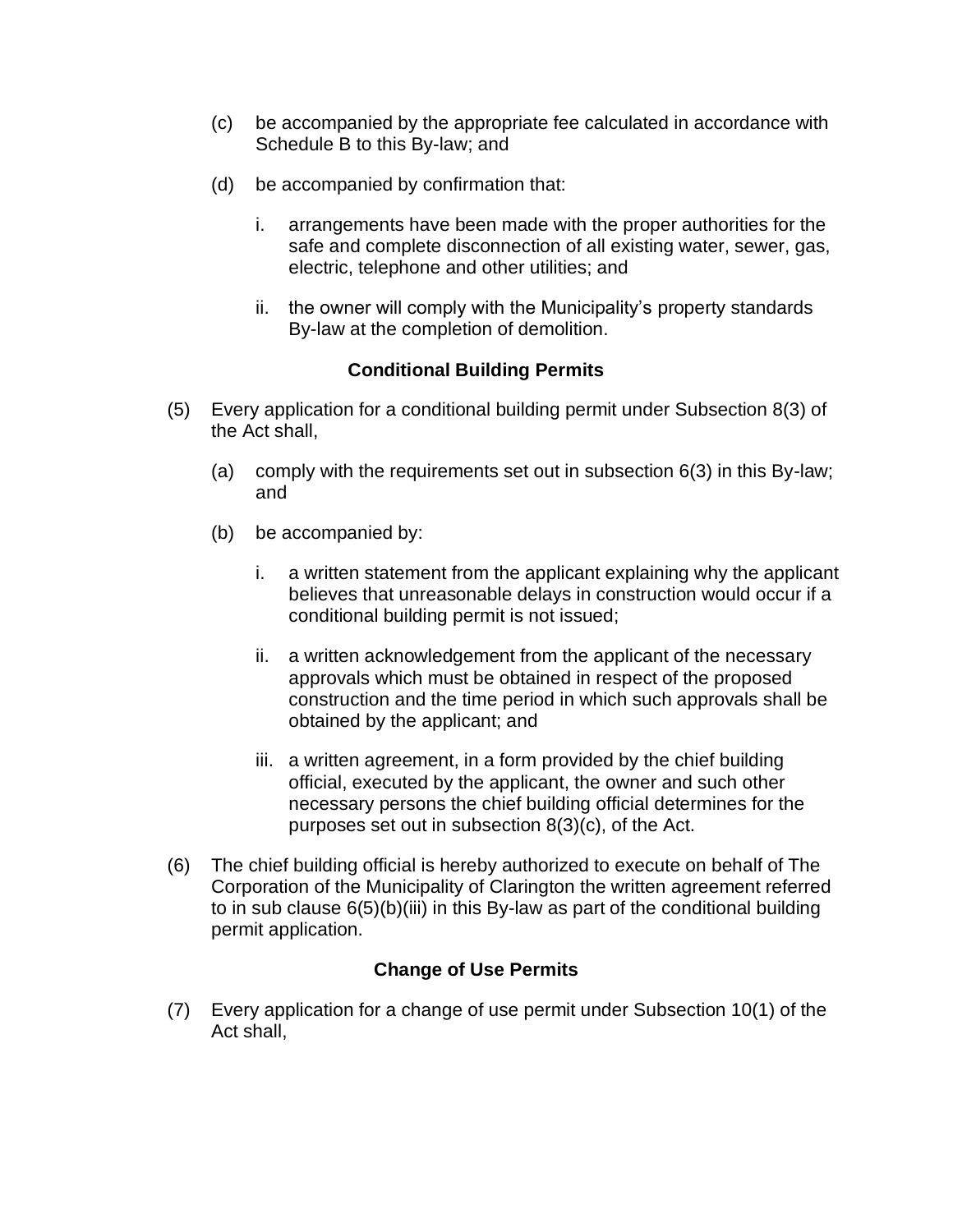- (a) identify and describe in detail the existing and proposed use and occupancy of the building, or part thereof, for which the application for a permit is made;
- (b) be accompanied by plans and specifications which show the current and proposed occupancy of all parts of the building and which contain sufficient information to establish compliance with the building code, including, but not limited to: floor plans and details of wall, ceiling and roof assemblies identifying existing fire resistance ratings and load bearing capacities;
- (c) be accompanied by the appropriate fee calculated in accordance with Schedule B to this By-law; and
- (d) be accompanied by the completed documents prescribed in Schedule C to this By-Law.

#### **Occupancy Permits for Unfinished Buildings**

- (8) Every application for authorization to occupy an unfinished building under Division C, Part 1 Subsection 1.3.3 of the Ontario Building Code shall,
	- (a) identify and describe in detail the occupancy, the date of such occupancy, and the building or part thereof for which the application for a permit is made;
	- (b) be accompanied by plans which show the areas of the proposed occupancy; and
	- (c) be accompanied by the appropriate fee calculated in accordance with Schedule B to this By-law.

#### **Permit for a Stage of Construction (Partial Permit)**

- (9) (a) when, in order to expedite work, approval of a portion of the building or project is requested prior to the issuance of a permit for the complete building or project, application shall be made and fees paid for the complete building or project. Every applicant shall submit sufficient plans, specifications, documents and other information to enable the chief building official to determine whether the proposed building, construction, demolition or change of use will contravene the Act, the building code or any other applicable law.
	- (b) the fee shall be calculated in accordance with Schedule 'B' to this Bylaw.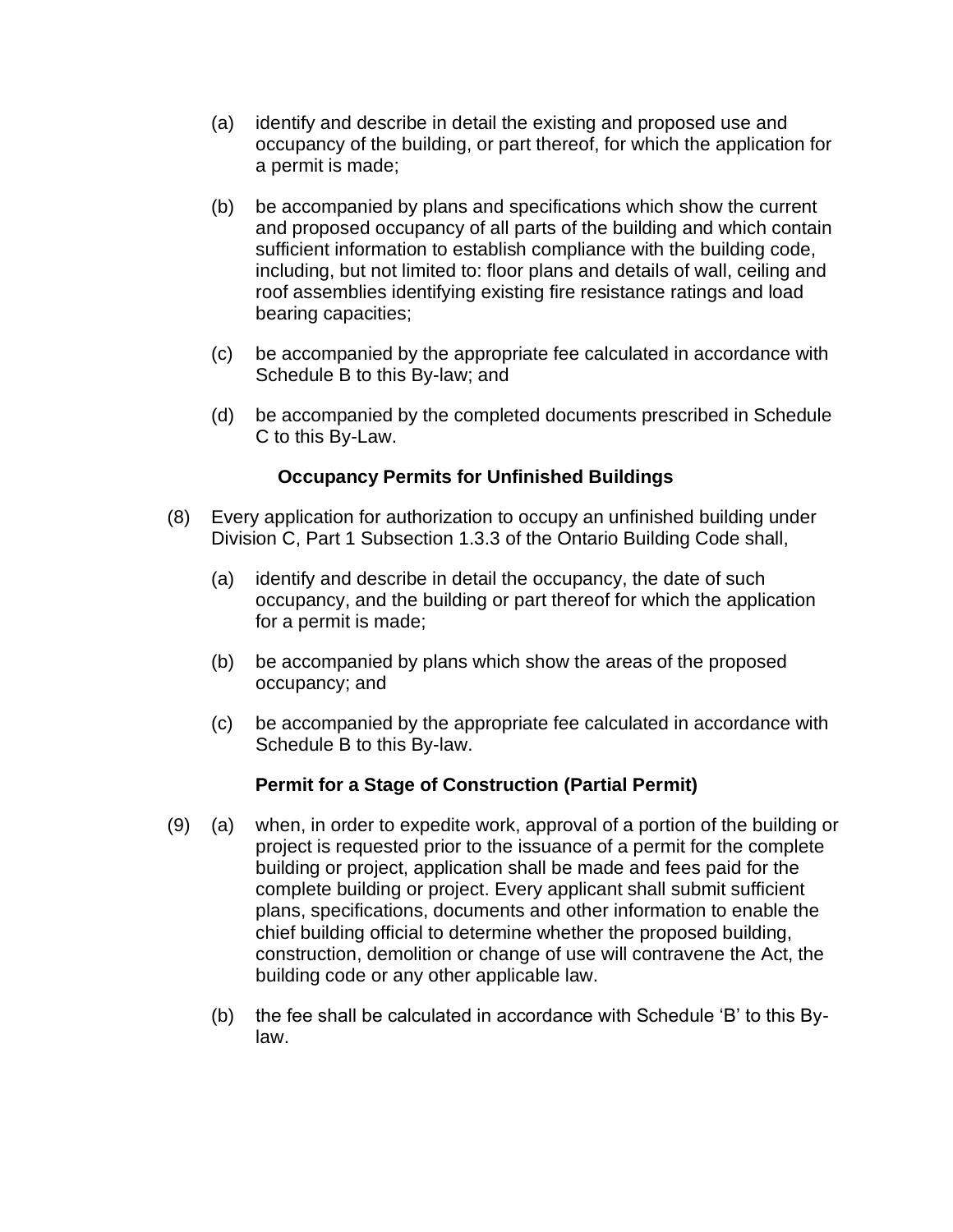#### **Requirements For Plans and Specifications**

- 7. (1) Every applicant shall submit sufficient plans, specifications, documents and other information to enable the chief building official to determine whether the proposed building, construction, demolition or change of use will contravene the Act, the building code or any other applicable law.
	- (2) The chief building official shall determine the plans, specifications, documents and other information required to be submitted with an application in order to deem it complete according to Division C, Part 1 Section 1.3 of the building code having regard for:
		- (a) the scope of the proposed work;
		- (b) the requirements of the building code, the Act and other applicable law; and
		- (c) the requirements of this Section and Schedule C to this By-law.
	- (3) Plans, specifications, documents and other information shall be submitted in a permanent medium upon paper or other suitable and durable material and shall contain text that is legible and drawings that are legible, complete, fully dimensioned and to scale.
	- (4) Site plans submitted by an applicant shall;
		- (a) be certified by the Planning Department of the Municipality of Clarington as being in conformity with By-laws passed under Section 34 and 41 of the *Planning Act*; and
		- (b) be referenced to a current plan of survey prepared and certified by an Ontario Land Surveyor, and a copy of the survey shall accompany the site plan submission, except where the chief building official waives the requirement to do so.
	- (5) On the completion of the foundation for a detached, semi-detached, triplex, fourplex or townhouse dwelling, the chief building official may require submission of a survey prepared by an Ontario Land Surveyor indicating the location of the building to all property lines and elevations of the bottom and top of the foundation wall, including the garage cut, prior to a framing inspection being undertaken.
	- (6) On the completion of the construction of a building, or part of a building, the chief building official may require submission of a set of plans of the building or part of a building, as constructed, together with a plan of survey prepared and certified by an Ontario Land Surveyor showing the location of the building.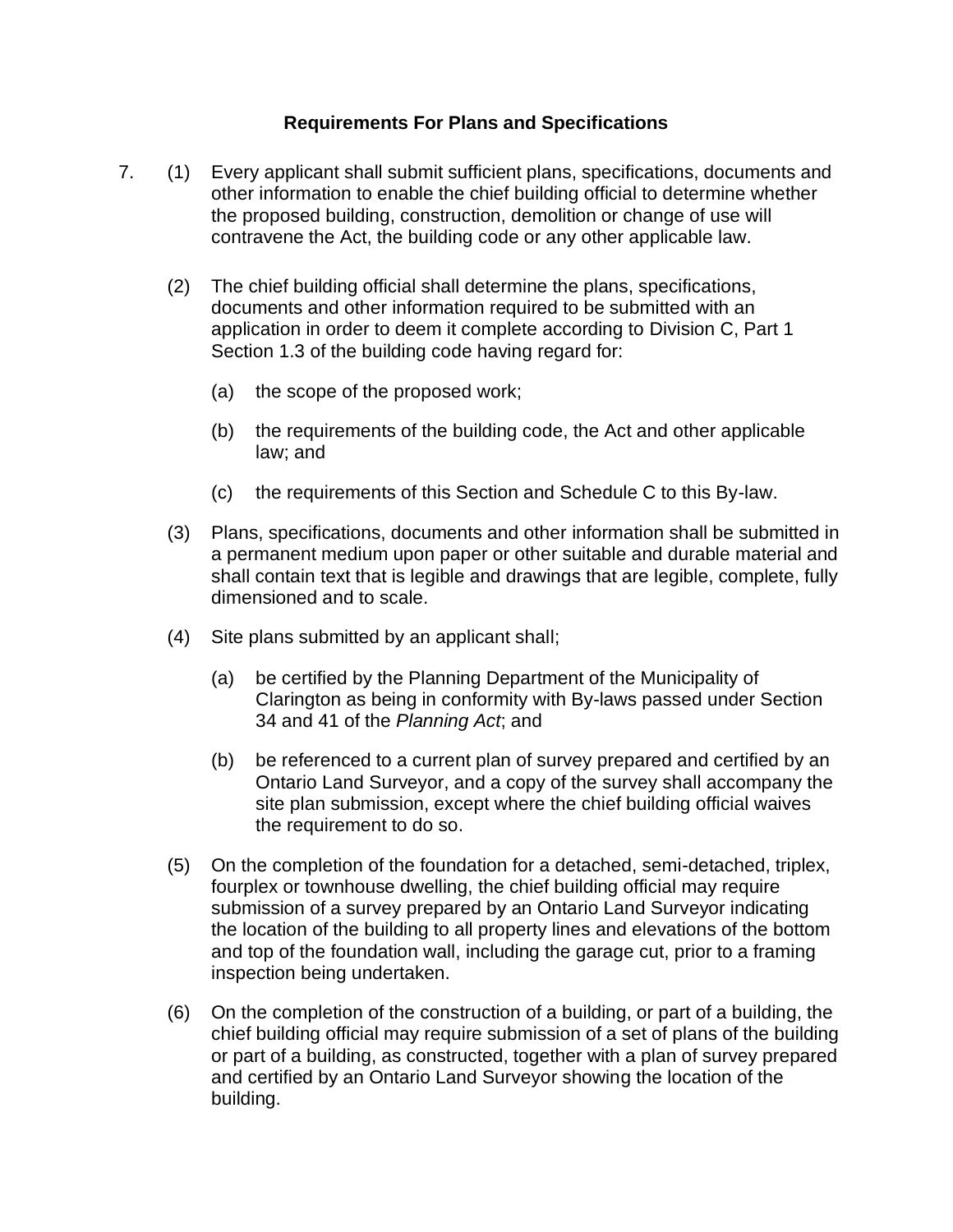## **Authorization of Alternative Solutions**

- 8. (1) Where an alternative solution for an equivalent material, system or building design is proposed in either an application for a permit, or in a material change to a plan, specification, document or other information on the basis of which a permit is issued, the applicant shall submit:
	- (a) a completed "Alternative Solution Application Form";
	- (b) a description of the proposed location(s) where the alternative solution is proposed to be installed;
	- (c) a description of the proposed material, system or building design for which authorization is sought;
	- (d) a description of all applicable provisions of the building code in contravention;
	- (e) supporting documentation demonstrating that the proposed material, system or building design will provide the level of performance required by the building code; and
	- (f) payment of the required fee as set out in Schedule B to this By-law.
	- (2) The chief building official or registered code agency may accept or reject any proposed alternative solutions and/or may impose conditions or limitation on their use.
	- (3) Alternative solutions which are accepted under this Section shall be applicable only to the location described in the application, and are not transferable to any other building permit.

#### **Incomplete Permit Applications**

- 9. (1) An application shall be deemed not to be complete according to Division C Part 1 Sentence 1.3.1.3(5) of the building code where any of the applicable requirements of Section 6 to this By-law have not been complied with.
	- (2) Except as provided in 9(3), an application deemed to be incomplete shall not be accepted by the chief building official.
	- (3) The chief building official may accept an incomplete application where the applicant acknowledges, in writing, that the application is incomplete and waives the time period prescribed in the building code within which a permit must be issued or refused.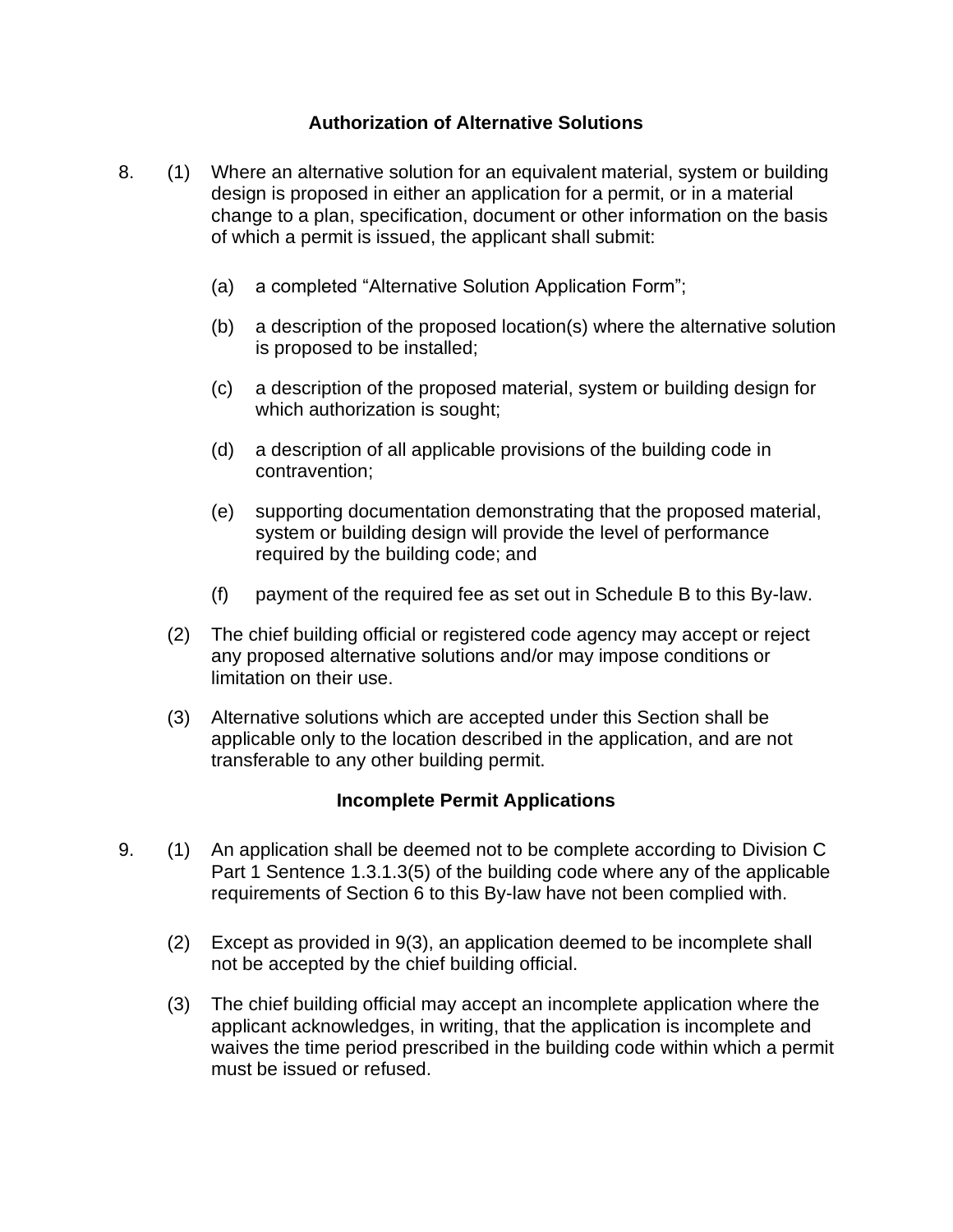- (4) Where an applicant declares that an application is complete in all respects and complies with the Act, the building code and applicable law, the chief building official shall issue or refuse to issue a permit within the time period prescribed in the building code.
- (5) Where an applicant declares that an application is complete in all respects, but the application is determined to be incomplete or does not comply with the Act, the building code or applicable law, an additional fee as prescribed in Schedule B may be applied to the re-examination of documents required to be submitted by an applicant.

## **Abandoned Permit Applications**

- 10. (1) An application for a permit shall be deemed to have been abandoned by the applicant where,
	- (a) the application is incomplete according to Section 9 in this by-law and remains incomplete six months after it was submitted;
	- (b) six months have elapsed after the applicant was notified that the proposed building, construction, demolition or change of use will not comply with the Act or the building code or will contravene any other applicable law; or
	- (c) the application is substantially complete, and six months have elapsed from the date upon which the applicant was notified that a permit was available to be issued.
	- (2) Where an application is deemed abandoned, all submitted plans, specifications and documents shall be disposed of, or upon written request from the applicant, returned to the applicant.
	- (3) Where a permit holder wishes to re-activate a building permit deemed dormant by the Chief Building Official, the permit holder shall pay the fee set out in Schedule 'B' to this By-law.

#### **Revision to Permits**

11. Should a permit holder wish to make any material change to any plan, specification, document or other information on the basis of which the permit was issued, the permit holder shall file an application for a revision to the permit which describes the material changes, and shall pay the fee set out in Schedule B to this By-Law.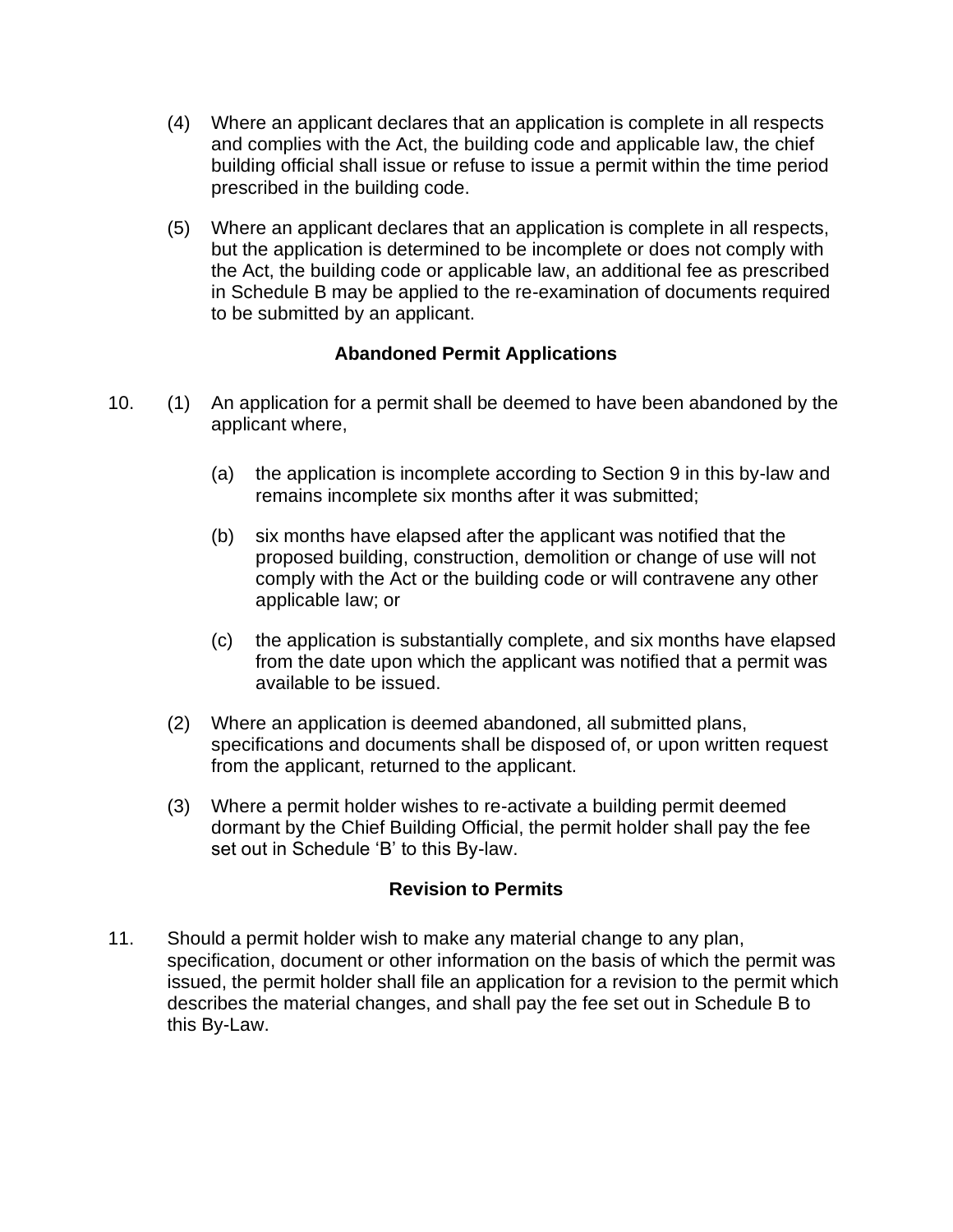## **Transfer of Permits**

- 12. (1) If the owner of the land changes after a permit has been applied for or issued, the permit may be transferred to the new owner (the "transferee") of the lands where an application is filed to the Municipality in writing, in accordance with this section.
	- (2) Every application for the transfer of permit shall,
		- (a) include a written statement from the current permit holder authorizing the transfer of the permit to the transferee;
		- (b) include proof of ownership of the lands by the transferee satisfactory to the chief building official;
		- (c) confirm that the work to be done and the existing and proposed use and occupancy of the building or part thereof, for which the application for the transfer of the permit is made, is the same as that identified and described on the application of the permit;
		- (d) state the name, address, telephone number of the proposed transferee;
		- (e) state the name, address, telephone number and facsimile number of the proposed architect and/or professional engineer, and their building code qualifications, where they are different from those identified in the application for the permit, and a written confirmation from the architect and/or professional engineer(s), that they have been retained to undertake general review of the construction or demolition where required under the building code;
		- (f) include, where the proposed transferee is a builder as defined in the *Ontario New Home Warranties Plan Act,* or any successor thereto, the proposed transferee's registration number thereunder;
		- (g) be signed by the proposed transferee who shall certify as to the truth of the contents of the application; and
		- (h) payment of the required fee as set out in Schedule B of this by-law.
	- (3) Upon the issuance of transfer of a permit to the transferee, the transferee shall be deemed to be the permit holder and the original permit holder shall have no further rights or obligations under the permit, save and except for any obligations set out in any agreements entered into for the purposes of subsection 8(3)(c) of the Act.

#### **Fees and Refunds of Fees**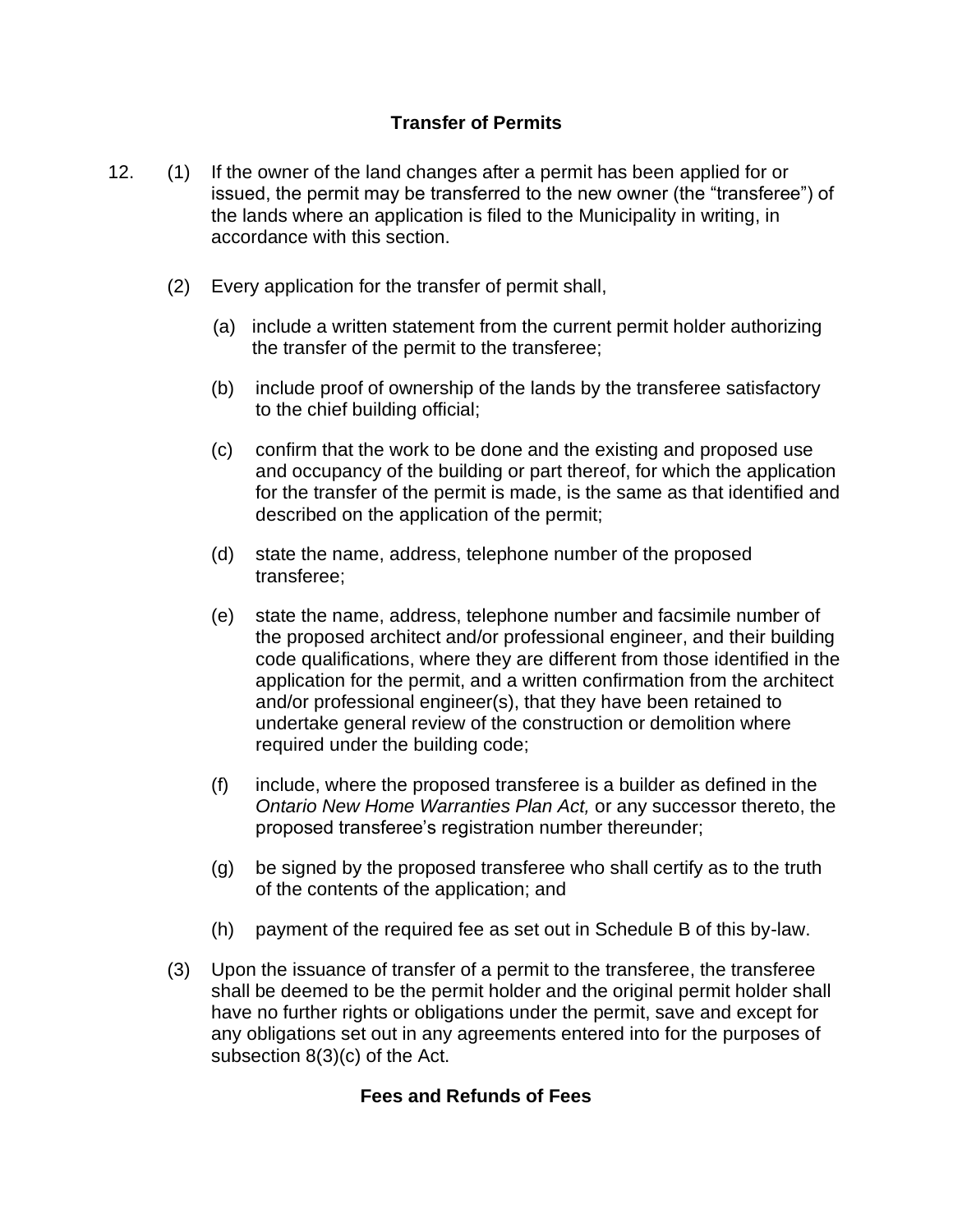- 13. (1) A fee is to be paid with every permit application, calculated in accordance with Schedule B to this By-law and the fee shall be due and payable, in full, upon the submission of the application for a permit. The requirements for fees shall not apply to buildings constructed by or for the Corporation for the Municipality of Clarington and Lakeridge Health Bowmanville.
	- (2) The minimum fee payable on any application shall be as indicated in Item 1, Part "A" in Schedule 'B'.
	- (3) Where the calculation in accordance with the provisions of Schedule B to this By-law of the amount of a fee to be paid as part of a permit application is based upon the building category, floor area and/or value of the proposed construction. The chief building official, or a person designated by the chief building official to do so, shall determine the appropriate building category, floor area and/or value, and that determination shall be final.
	- (4) Where an application for a permit is subject to additional user fees prescribed by the Municipality, the fees so prescribed shall be paid in addition to the fees set out in Schedule B to this By-law.
	- (5) Fees shall be increased by three percent each year effective on the first day of January of each year. Flat rate fees shall be rounded to the nearest dollar amount and increments of half dollar and greater shall be rounded up. All other fees shall be rounded to the nearest cent.

#### **Re-examination Fee and Alternative Solution Fee**

- (6) (a) where an applicant substantially revises proposed materials, systems or a building design after examination of a previous submission has already been undertaken, a re-examination fee shall apply as set out in Schedule B to this By-law.
	- (b) where an applicant submits an alternative solution to a material, system or design, an examination fee shall apply as set out in Schedule 'B' to this By-law.

## **Additional Inspection Fees**

- (7) An additional inspection fee as set out in Schedule B to this By-law shall apply and shall be paid prior to each inspection being undertaken on any building, where:
	- (a) any of the prescribed notice requirements under the building code or the additional notices required under this By-law have not been complied with by a permit holder;
	- (b) more than two inspections are required due to construction being incomplete or not in compliance with the building code;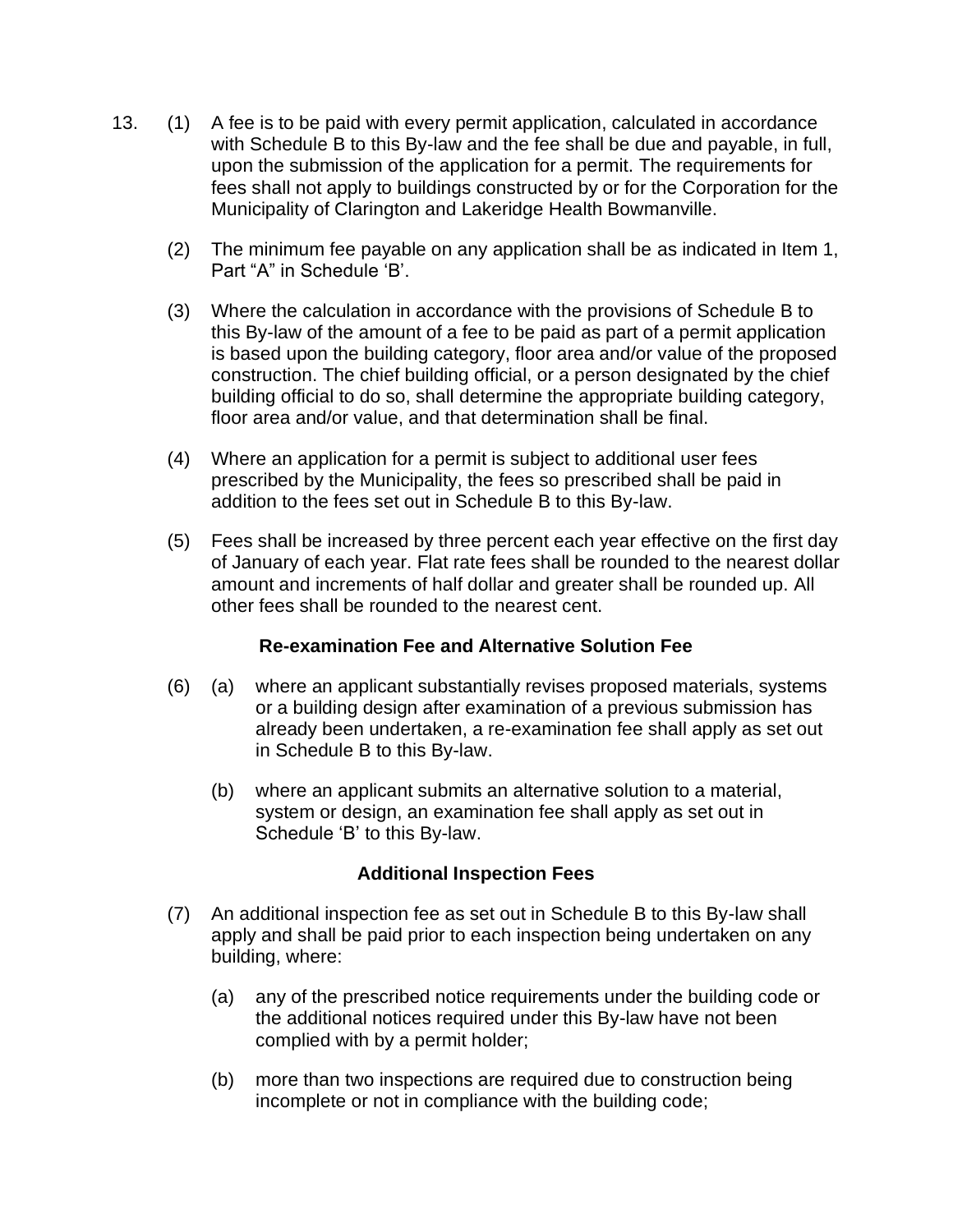- (c) a building is occupied before the notice required under Section 11 of the Act was given to the chief building official;
- (d) an inspection is requested to confirm that outstanding items have been completed or corrected in respect of a deficient permit;
- (e) an inspection of the backflow device on a fire main is requested; or
- (f) an inspection for a liquor licence approval where there is no permit.

#### **Overtime Fee**

(8) Where a request is made in writing for work outside of regular business hours, the overtime fee shall be calculated and paid in accordance with Schedule 'B' to this By-law.

#### **Permit Surcharge**

(9) A building permit surcharge, in addition to the regular calculated fee, shall be charged in accordance with Schedule 'B' to this By-law, where construction has commenced without a building permit and an Order is issued.

## **Occupancy Permit**

(10) The occupancy permit fee for a dwelling is included in the building permit fee, with the exception of Item 6, Schedule B - Part A.

#### **Fee Refunds**

- (11) If requested, in writing, by an applicant or permit holder, where,
	- (a) an applicant withdraws, in writing, an application for a permit;
	- (b) an application is deemed to have been abandoned in accordance with Section 10 of this By-law;
	- (c) the chief building official refuses to issue a permit for which an application has been made; or
	- (d) the chief building official revokes a permit after it has been issued, the chief building official shall calculate the portion of any fee paid that may be refunded and authorize the payment thereof, based upon the functions undertaken by the Municipality, in accordance with 13(12) to 13(18) below.
- (12) Eighty-five per cent (85%) of the permit fee paid in accordance with Schedule B shall be refunded if only application administrative functions have been performed.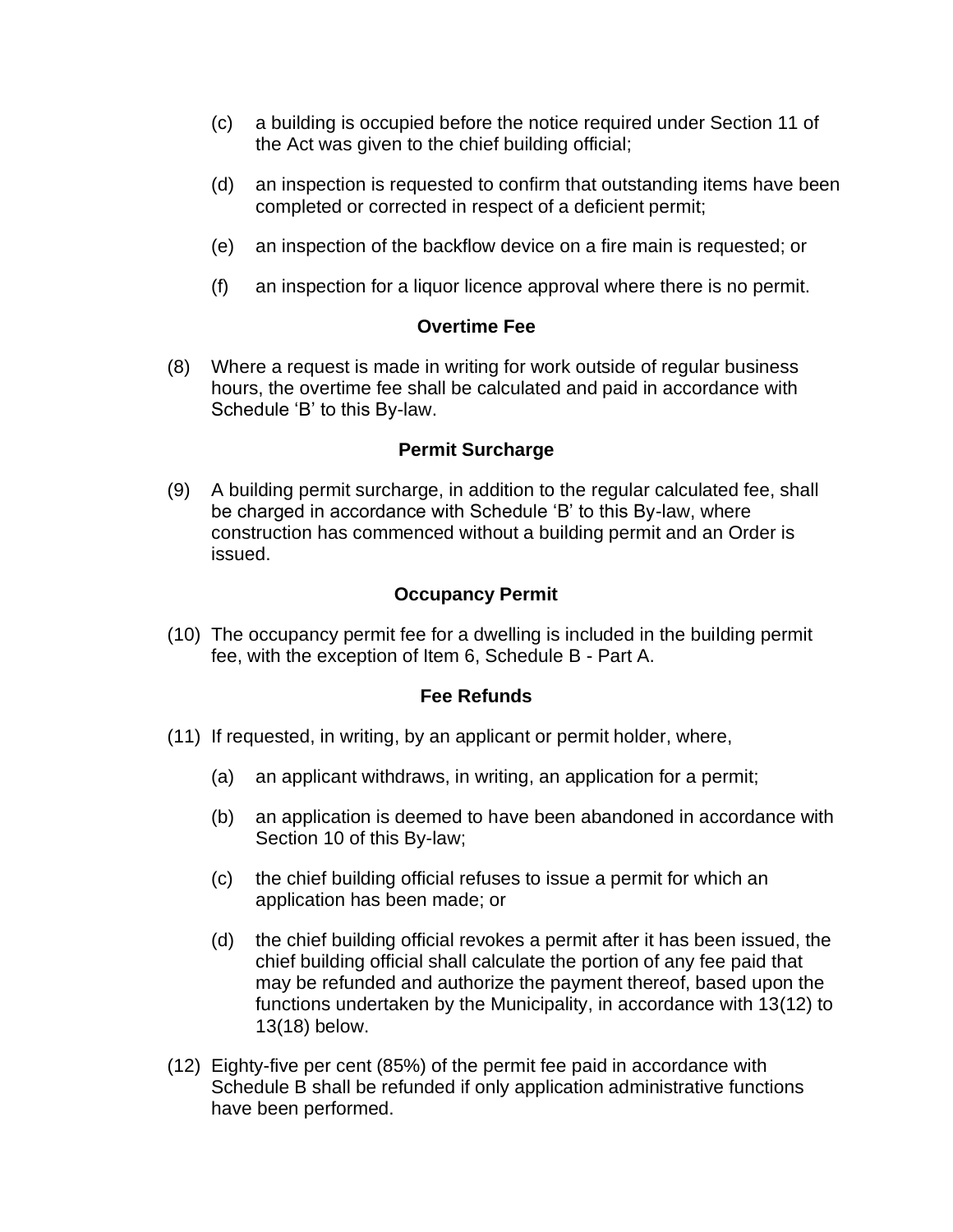- (13) Fifty per cent (50%) of the permit fee paid in accordance with Schedule B shall be refunded if the following have been performed,
	- (a) the functions described in 14(12) above,
	- (b) all or part of technical plan review functions, and
	- (c) the permit has not been issued.
- (14) Twenty-five per cent (25%) of the fee paid in accordance with Schedule B shall be refunded if the permit has been issued.
- (15) Notwithstanding 13(11) to 13(14) above, no refund of any portion of the permit fee paid in accordance with Schedule B shall be made if any construction or demolition has commenced.
- (16) No refund shall be payable where the amount calculated in accordance with this section is less than \$50.00.
- (17) Any amount authorized by the chief building official to be refunded shall be paid to the person named on the fee receipt issued by the Municipality upon original payment of the fee, unless that person directs, in writing, that it be refunded to another person.
- (18) No refund shall be payable in the case of abandonment of a project or the revocation of a permit.

## **Registered Code Agencies**

14. The chief building official is authorized to enter into service agreements with registered code agencies and appoint them to perform one or more of the specified functions described in Section 15.15 of the Act.

#### **Fences at Construction and Demolition Sites**

- 15. (1) Where, in the opinion of the chief building official or inspector, a construction or demolition site presents a hazard to the public, the chief building official or inspector may require the owner to erect such fences as the chief building official or inspector deems appropriate to the circumstances.
	- (2) In considering the hazard presented by the construction or demolition site, the necessity for fences and the height and characteristics of such fences, the chief building official or inspector shall have regard for,
		- (a) the proximity of the building site to other buildings;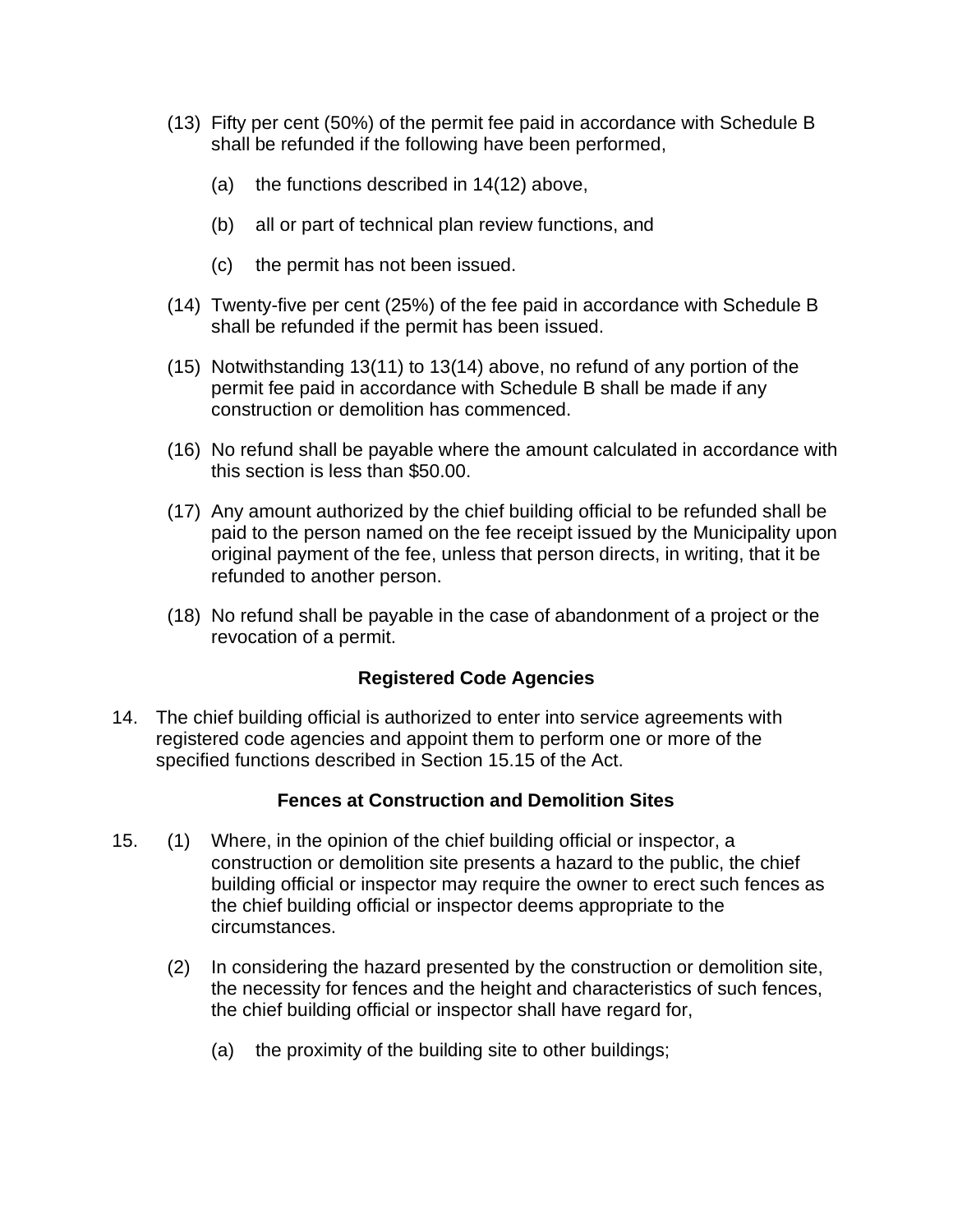- (b) the proximity of the construction or demolition site to lands accessible to the public;
- (c) the hazards presented by the construction or demolition activities and materials;
- (d) the feasibility and effectiveness of site fences; and,
- (e) the duration of the hazard.
- (3) Every fence required by this section shall:
	- (a) be erected so as to fully enclose all areas of the site which present a hazard;
	- (b) create a continuous barrier and be sufficient to deter unauthorized entry;
	- (c) have a height not less that 1.2 metres above grade at any point, unless the chief building official or inspector determines that a greater minimum height is necessary;
	- (d) if constructed of plastic mesh, snow fencing or other similar materials, be securely fastened at 200mm on centre to vertical posts not more than 2.4 metres apart, and to horizontal members or a minimum 11 gauge cable at the top and bottom; and
	- (e) be maintained in a vertical plane and in good repair.

#### **Mandatory Inspection Notices**

- 16. (1) The permit holder shall also give notice to the chief building official or registered code agency of the following stages of construction in addition to the mandatory notices prescribed by the building code;
	- (a) commencement of construction of:
		- i. masonry fireplaces and masonry chimneys,
		- ii. factory-built fireplaces and allied chimneys,
		- iii. stoves, ranges, space heaters and add-on furnaces using solid fuels and allied chimneys,
	- (b) substantial completion of interior finishes; and/or
	- (c) substantial completion of heating, ventilating, air-conditioning and aircontaminant extraction equipment;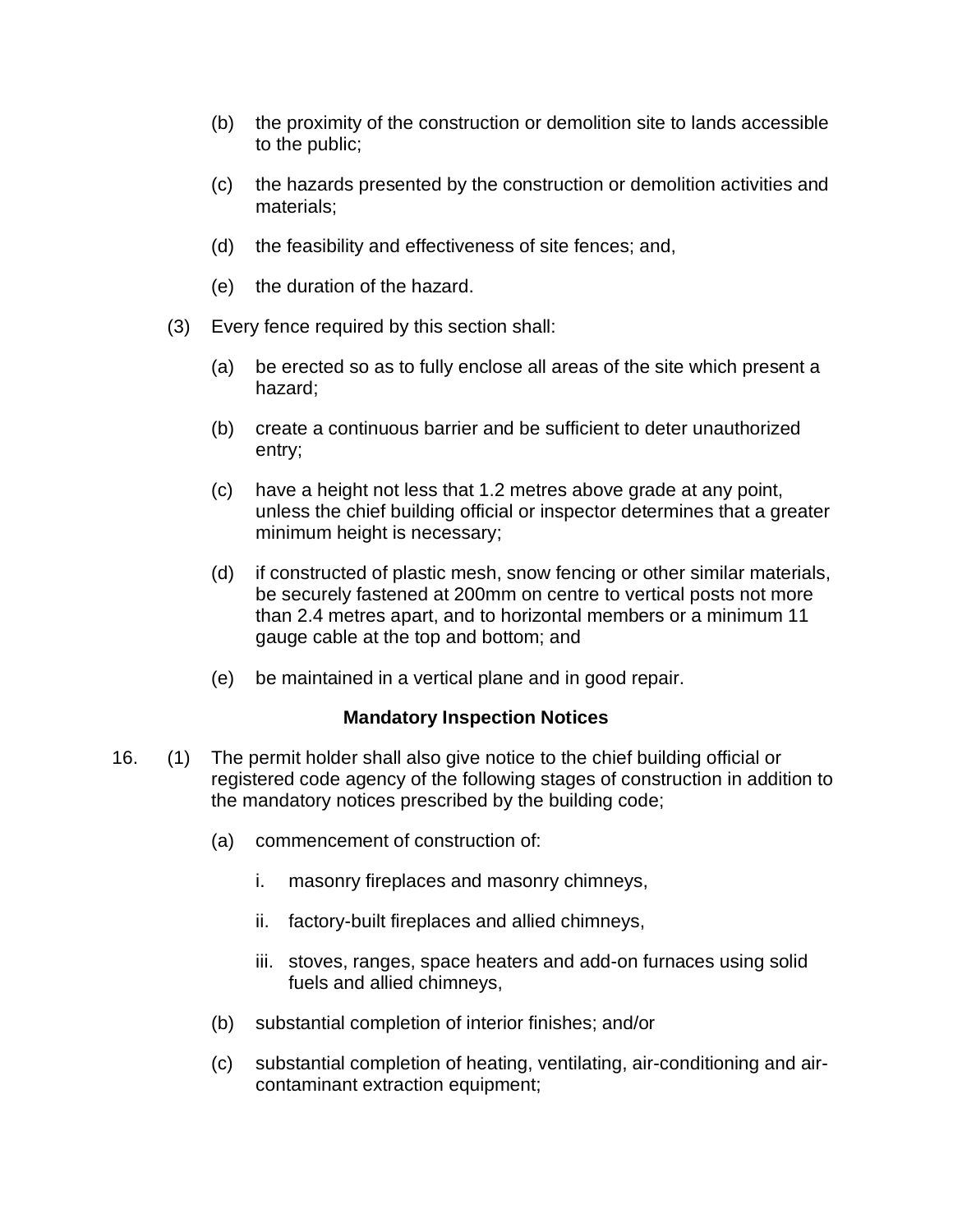- (d) substantial completion of the pool deck and dressing rooms for a *public pool* or *public spa* and readiness for inspection of the emergency stop system for a *public pool* or *public spa*;
- (e) completion and availability of drawings of the building as constructed, and
- (f) completion of a building for which an occupancy permit is required under Division C Part 1 Article 1.3.3.4. and 1.3.3.5.
- (2) A notice required to be given by a permit holder to the chief building official or registered code agency pursuant to Division C Part 1 Subsection 1.3.5 of the building code shall be given to the chief building official or registered code agency in accordance with Section 11 of the Act.
- (3) For the purpose of 16(2) above, the term "day" means any Monday, Tuesday, Wednesday, Thursday or Friday other than a holiday as defined in Subsection 2(1) (m) of this By-law.
- (4) A notice given to the chief building official pursuant to Division C Part 1 Subsection 1.3.5 of the building code may be given orally or in writing to either the chief building official, an inspector or registered code agency and if given to an inspector in accordance with this Section, shall be deemed to have been given to the chief building official.
- (5) A notice given to the chief building official or registered code agency pursuant to Division C Part 1 Subsection 1.3.5. of the building code and this Section shall not be effective until actually received by the chief building official, inspector or registered code agency as the case may be.

## **Spatial Separation Agreements**

17. The *chief building official* is authorized to enter into spatial separation agreements, as set out in Division B Part 9, Sentences 9.10.14.2.(4) and (5), 9.10.15.2.(4) and (5), and Part 3 Sentences 3.2.3.1.(11) and (12) of the *building code,* on behalf of the municipality and the *owner*s of the properties on which the limiting distance is measured.

#### **Offences and Penalties**

18. Any person who contravenes any portion of this By-law is guilty of an offence and upon conviction is liable to a fine as provided for in Section 36 of the Act.

## **Severability**

19. Should any provision of this By-law be declared by a court of competent jurisdiction to be invalid it shall not affect the validity of this By-law as a whole or any other part thereof, other than the provision declared to be invalid.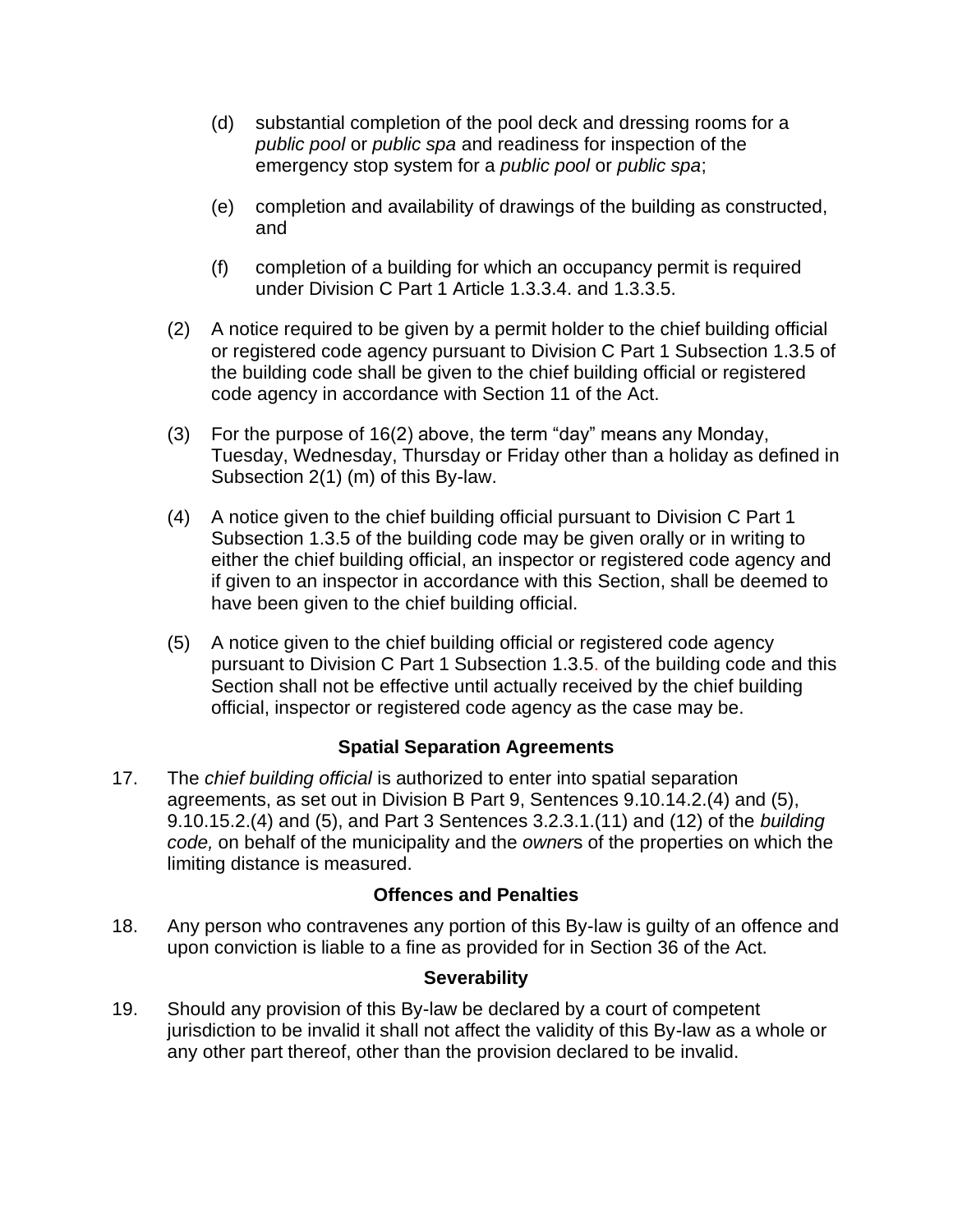## **Interpretation and Implementation**

- 20. Schedules A, B, C and D attached shall form part of this By-law.
- 21. By-law 2011-036, 2012-040, 2012-069, 2016-018, 2016-024, 2016-058, 2016- 059, 2017-069, 2017-070, 2017-071, and 2017-072 are hereby repealed.
- 22. This By-law comes into force and is effective on October 31, 2017.

By-Law passed in open session this 30<sup>th</sup> day of October, 2017

Adrian Foster, Mayor

C. Anne Greentree, Municipal Clerk

\_\_\_\_\_\_\_\_\_\_\_\_\_\_\_\_\_\_\_\_\_\_\_\_\_\_\_\_\_\_\_\_\_\_

\_\_\_\_\_\_\_\_\_\_\_\_\_\_\_\_\_\_\_\_\_\_\_\_\_\_\_\_\_\_\_\_\_\_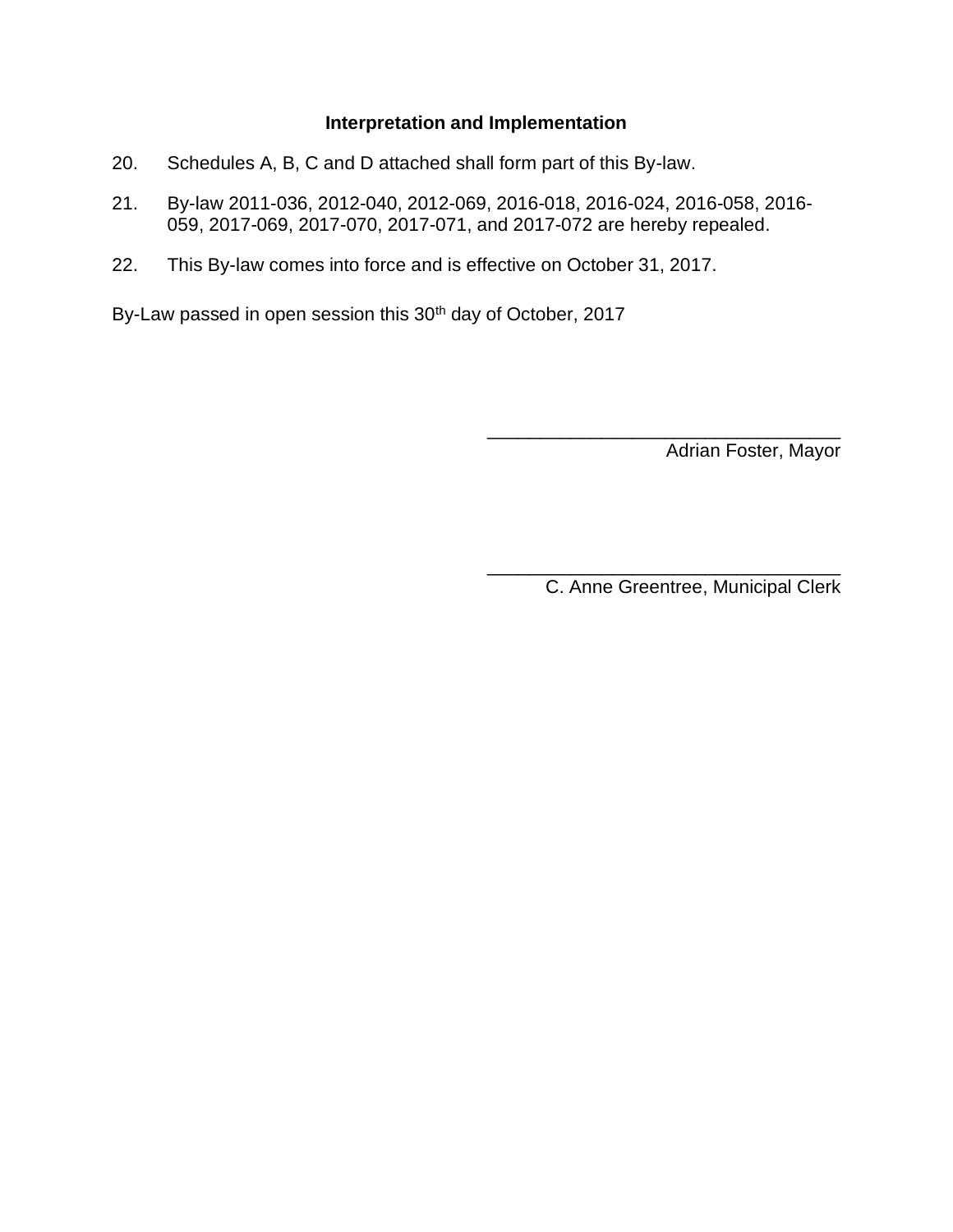## **Schedule A**

## **Appointments**

## Under the authority of the Building Code Act, S.O. 1992, Chapter 23, and the Interpretation Act, R.S.O. 1990, Chapter I.11

**The following people, listed in Column 2 of Table A, below, are appointed by Council, under the authority of the Building Code Act, in the positions listed in Column 1.** 

| abl<br>е |
|----------|
|----------|

|      | Column 1                                 | Column 2          | Column 3                       | Column 4                  |
|------|------------------------------------------|-------------------|--------------------------------|---------------------------|
| Item | Provincial<br>Appointment                | Name              | <b>Municipal Title</b>         | Provincial<br><b>BCIN</b> |
| 1.   | <b>Chief Building</b><br><b>Official</b> | <b>Brent Rice</b> | <b>Chief Building Official</b> | 18720                     |
| 2.   | Deputy Chief<br><b>Building Official</b> | Vacant            |                                |                           |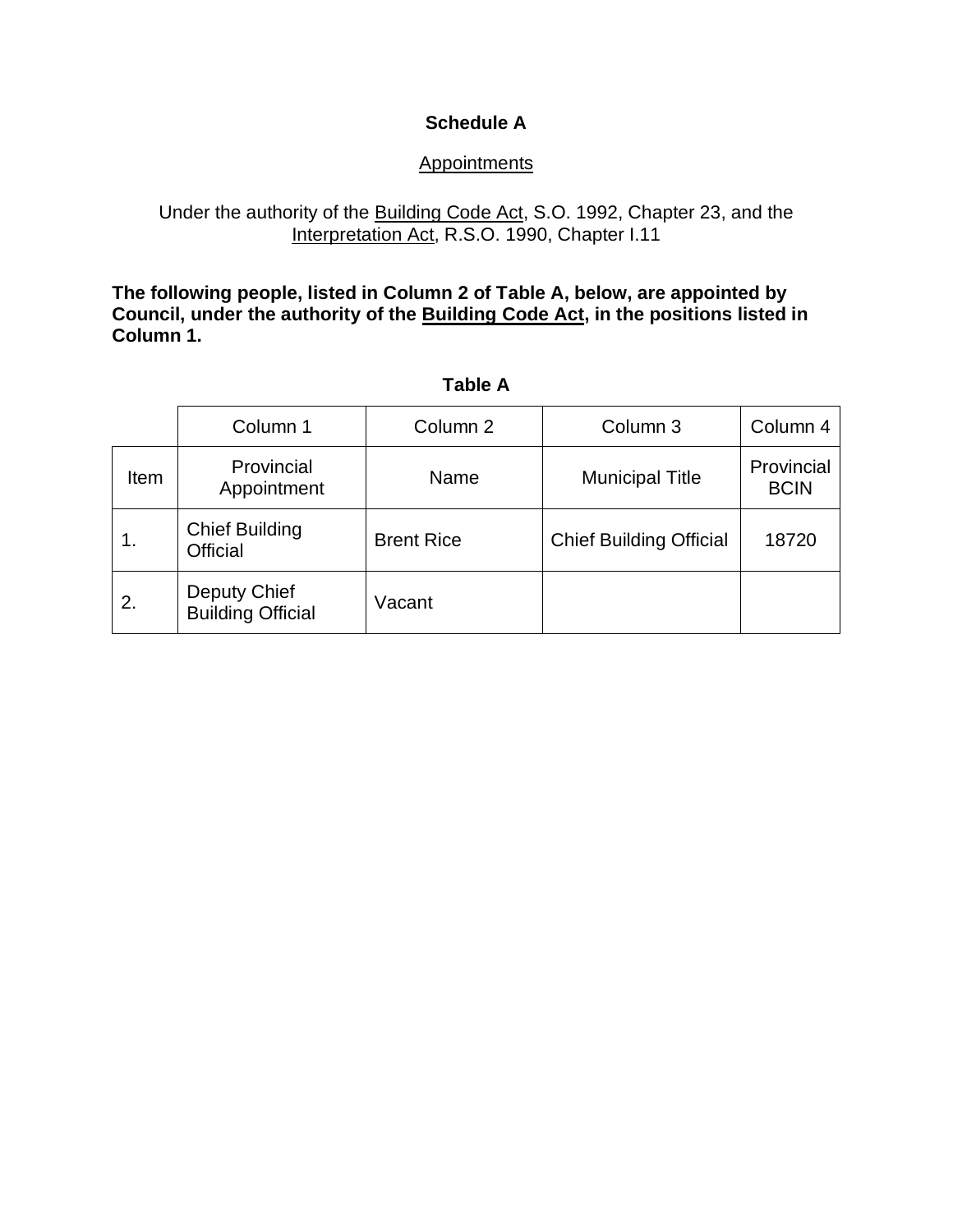## **Schedule B** – Part A

| <b>Class of Permit</b>                                                                                    | <b>Reference</b> | <b>Fee Payable</b>                                                                                                                                                                                       |
|-----------------------------------------------------------------------------------------------------------|------------------|----------------------------------------------------------------------------------------------------------------------------------------------------------------------------------------------------------|
| <b>Building Permit</b>                                                                                    | 6(3)             | See Schedule B - Part B                                                                                                                                                                                  |
| Demolition Permit                                                                                         | 6(4)             | \$116.00 flat rate for all single detached<br>dwellings and residential accessory<br>buildings<br>\$0.29 per meters squared for all other<br>buildings                                                   |
| <b>Conditional Building Permit</b>                                                                        | 6(5)             | Normal fee for proposed construction<br>plus an additional 10% of that fee. A<br>minimum additional fee of \$228.56 and a<br>maximum additional fee of \$1,142.81<br>shall apply to conditional permits. |
| Permit for Stage of<br><b>Construction (Partial</b><br>Permit)                                            | 6(9)             | With respect to phased projects, in<br>addition to the fee for the complete<br>building, an additional fee of \$342.75 for<br>each phase.                                                                |
| Change of Use Permit                                                                                      | 6(7)             | \$114.25 for each 100 sq.m. of floor area<br>or part thereof                                                                                                                                             |
| Occupancy Permit for<br><b>Unfinished Building</b><br>(Division C Part 1<br>Subsection 1.3.3.1 of<br>OBC) | 6(8)             | \$231.00 flat fee                                                                                                                                                                                        |

## Classes of Permits and Fees Payable

# **Other Permit Fees**

| <b>Column 1</b>                                          | <b>Column 2</b>                   | <b>Column 3</b>                                                                                                                            |
|----------------------------------------------------------|-----------------------------------|--------------------------------------------------------------------------------------------------------------------------------------------|
| Fee Type                                                 | <b>By-law</b><br><b>Reference</b> | <b>Fee Payable</b>                                                                                                                         |
| <b>Alternative Solution</b><br><b>Examination Fee</b>    | 8                                 | \$152.84 per hour, in addition to<br>applicable type of building permit fee<br>(minimum 1 hour for house or 4<br>hours for other building) |
| Resubmission of<br>application found to be<br>incomplete | 9(5)                              | 25% of application fee                                                                                                                     |
| Revision to permit                                       | 11                                | \$152.84 per hour (minimum 1 hour<br>for house or 4 hours for other<br>building)                                                           |
| Transfer of permit                                       | 12                                | \$173.00 flat fee                                                                                                                          |
| Re-examination<br>- Change in house model                | 14(6)                             | \$690.42 plus the fee prescribed in<br>Part B as a result of any additional<br>area                                                        |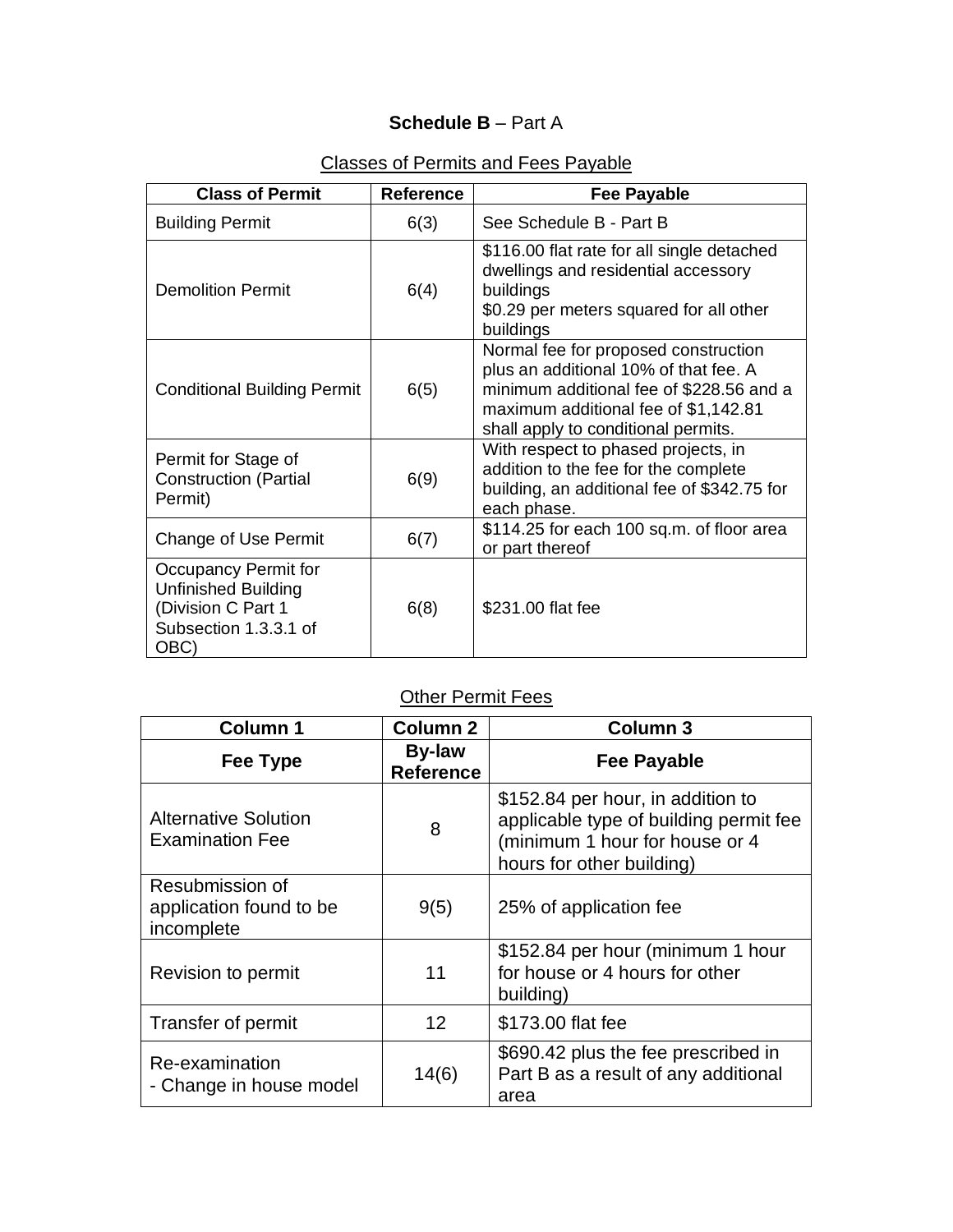| Re-examination<br>- other than 5                               | 14(6)    | 10% of applicable permit fee to a<br>maximum of \$1,402.22                                                                      |
|----------------------------------------------------------------|----------|---------------------------------------------------------------------------------------------------------------------------------|
| <b>Additional Inspection</b>                                   | 14(7)(e) | \$173.00 flat fee                                                                                                               |
| Overtime Fee                                                   | 14(8)    | \$172.48 per hour, minimum 3 hours                                                                                              |
| <b>Permit Surcharge</b>                                        | 14(9)    | Surcharge applies after an Order is<br>issued for building without a permit<br>shall be the greater of:                         |
|                                                                |          | a) Surcharge of 25% of permit fee<br>when construction has begun and<br>a building permit application has<br>been received, and |
|                                                                |          | b) Surcharge of 50% of permit fee<br>when construction has begun and<br>no building permit application has<br>been received.    |
| <b>Dormant Building Permit</b><br><b>File Reactivation fee</b> | 10.3     | \$232.00 flat fee                                                                                                               |

# Fees Payable for Building Permits

| <b>Building Type</b>                                               | <b>Fee Payable</b>                                               |
|--------------------------------------------------------------------|------------------------------------------------------------------|
|                                                                    | <b>Service Index (SI)</b><br>\$/sq. m unless otherwise indicated |
| <b>Assembly Occupancies (Group A)</b>                              |                                                                  |
| All Recreational Facilities, Schools,                              |                                                                  |
| Libraries, Places of Worship,<br>Restaurants (Finished), Theatres, |                                                                  |
| Arenas/Gymnasiums/Pools                                            | \$27.27                                                          |
| <b>Restaurants (Shell)</b>                                         | \$22.08                                                          |
| <b>Open Public Swimming Pools</b>                                  | \$7.37                                                           |
| <b>Transit Stations, Subways, Bus</b>                              |                                                                  |
| <b>Terminals</b>                                                   | \$20.46                                                          |
| All other Group A Buildings                                        | \$27.27                                                          |
| <b>Institutional Occupancies (Group B)</b>                         |                                                                  |
| Institutional, Hospitals, Nursing Homes                            |                                                                  |
| All other Group B Buildings                                        | \$29.76                                                          |
| <b>Residential Occupancies (Group C)</b>                           |                                                                  |
| Single Family Dwellings, Semis,<br>Townhouses, Duplexes, Live/Work |                                                                  |
| Units                                                              | \$14.89                                                          |
| All other multiple unit buildings and                              |                                                                  |
| other residential occupancies                                      | \$15.87                                                          |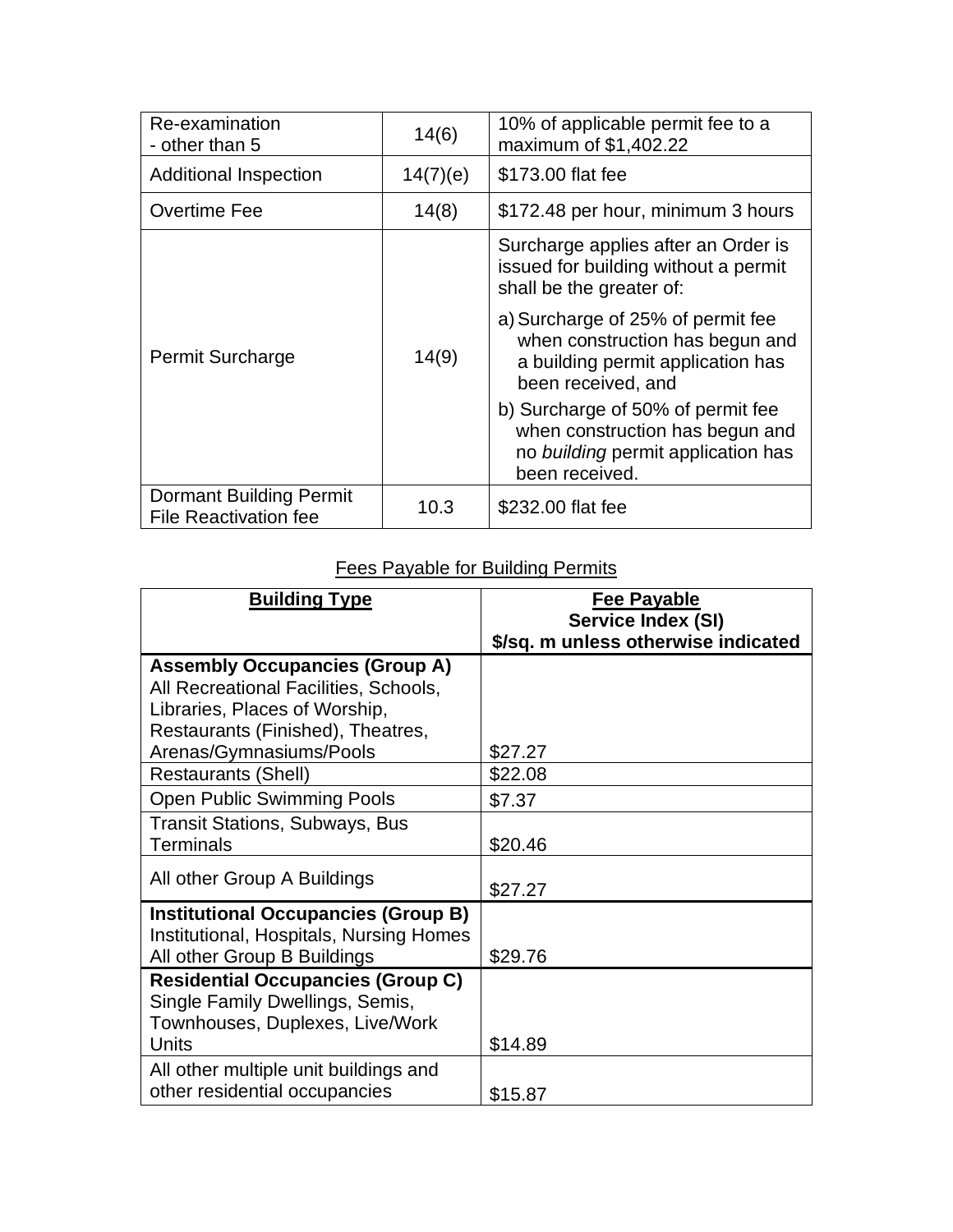| Motels above two stories and Hotels                   | \$22.70                             |
|-------------------------------------------------------|-------------------------------------|
| <b>Business and Personal Service</b>                  |                                     |
| <b>Occupancies (Group D)</b>                          |                                     |
| Office Buildings (Shell), all other                   |                                     |
| Group D Buildings (Shell)                             | \$18.10                             |
| Office Buildings (Finished), Banks,                   |                                     |
| Medical Clinics, Fire Halls and all other             |                                     |
| Group D Buildings (Finished)                          | \$22.57                             |
| <b>Mercantile Occupancies (Group E)</b>               |                                     |
| Mercantile Occupancies, Retail Stores                 |                                     |
| (Shell)                                               | \$14.62                             |
| Retail Stores (Finished), Department                  |                                     |
| <b>Stores, Supermarkets</b>                           | \$19.34                             |
| All Other Group E Buildings (Finished)                | \$19.34                             |
| <b>Industrial Occupancies (Group F)</b>               |                                     |
| <b>Industrial Buildings (Shell)</b>                   | \$11.42                             |
| <b>Industrial Buildings (Partitioned Area)</b>        | \$15.87                             |
| Gas stations, Car Washes,                             | \$14.37                             |
| Parking Garages (U/G, Open Air)                       | \$6.94                              |
| <b>Open Mezzanine Construction</b>                    | \$6.91                              |
|                                                       |                                     |
| <b>Interior alterations (Partitions,</b>              |                                     |
| Finishings, etc.)                                     |                                     |
| Group A, B and D                                      | \$5.19                              |
| Group C, E and F                                      | \$4.60                              |
| Apartment In-House                                    | \$5.61                              |
| <b>Designated Structures</b>                          |                                     |
| <b>Communication Tower or</b>                         |                                     |
| <b>Transmission Towers on Building</b>                | \$553.00 flat fee                   |
| Crane Runway                                          | \$553.00 flat fee                   |
| <b>Exterior Tank and Support</b>                      | \$231.00 flat fee                   |
| Pedestrian Bridge                                     | \$231.00 flat fee                   |
| <b>Retaining Wall</b>                                 | \$11.43 per l.m.                    |
| <b>Satellite Dish</b>                                 | \$139.00 flat fee                   |
| Solar Collector for single dwelling unit              | \$139.00 flat fee                   |
| Solar Collector for all other                         |                                     |
| occupancies                                           | \$138.82 per 10 panels (max \$7012) |
| Wind turbine                                          | See Item 11 Schedule B - Part B     |
| <b>Stand Alone &amp; Miscellaneous Work</b>           |                                     |
| a) Permanent Tent, Air Supported                      |                                     |
| <b>Structures</b><br>b) Balcony Guards (Replacements) | \$11.92<br>\$3.63 per l.m.          |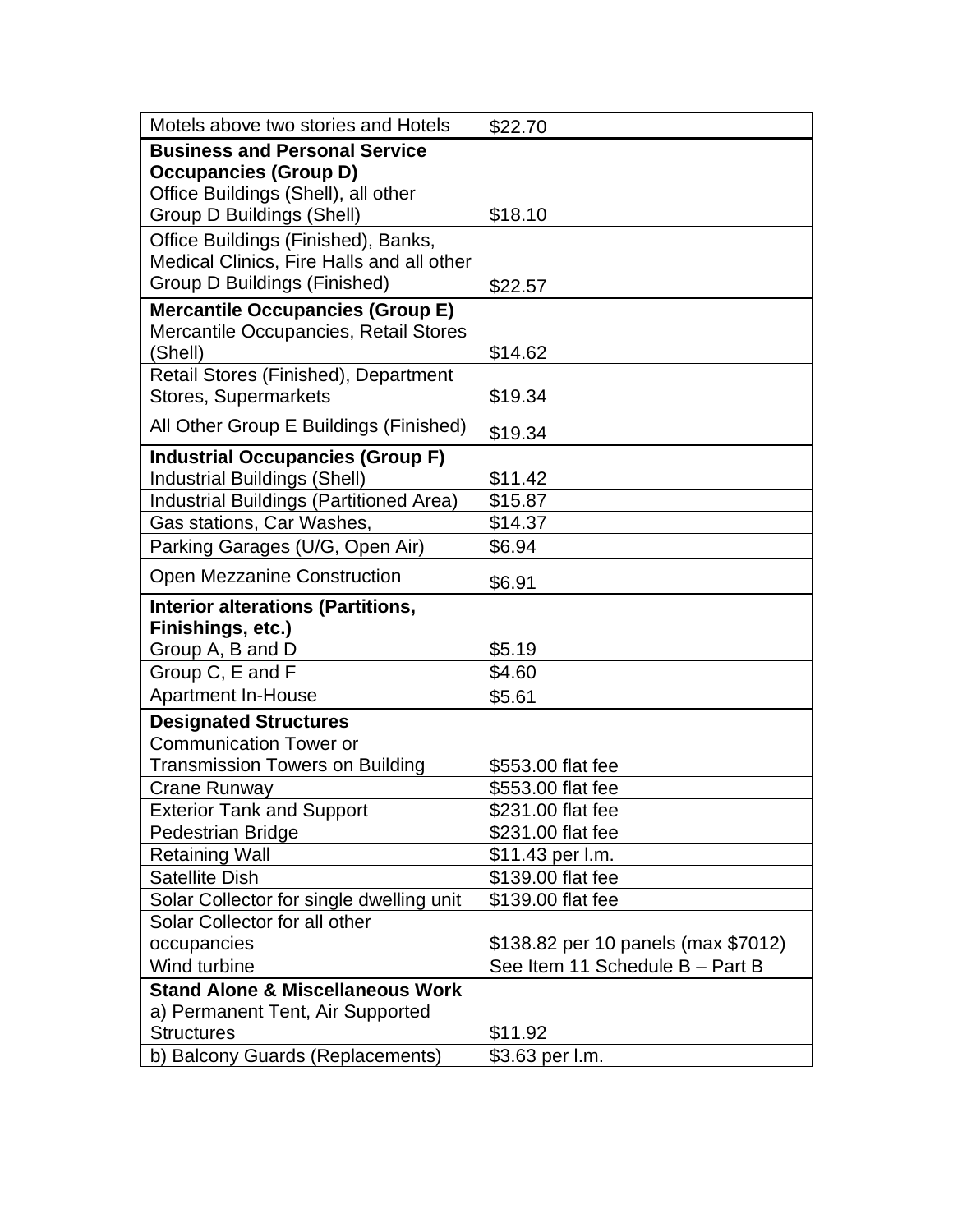| c) Unfinished Basement (to            |                              |
|---------------------------------------|------------------------------|
| accommodate a building moved from     |                              |
| elsewhere)                            | \$6.91                       |
| d) Repair or Re-Cladding of wall (per |                              |
| wall area)                            | \$0.44                       |
| e) Canopy w/o enclosure               | \$5.76                       |
| f) Ceilings (Added or Replacement)    | \$0.74                       |
| g) Demising walls (no other           |                              |
| construction)                         | \$5.45 per l.m.              |
| h) Electromagnetic Locks              | \$83.24 per lock (max \$597) |
| i) Emergency lighting                 | \$79.98 per storey           |
| j) Farm Buildings                     | \$3.71 (max \$7012)          |
| k) Fire alarms/Fire Code Retrofit     | \$231.00 flat fee            |
| I) Fire doors retrofit                | \$45.71 per door             |
| m) Fireplaces, Wood Stoves            | \$115.00 each                |
| n) Sprinkler systems - new or         |                              |
| alteration                            | \$0.68                       |
| o) Repairs to parking garage          | \$2.97                       |
| p) Portable Classrooms                | \$460.00 flat fee            |
| i. Portapack                          | \$19.34                      |
| q) Residential Decks, Porches,        |                              |
| <b>Balconies, Carports</b>            |                              |
| r) Residental Detach or Attached      | \$139.00 flat fee            |
| <b>Garages or Accessory Structure</b> |                              |
|                                       | \$4.94                       |
| s) Temporary Structures               |                              |
| i. Tent                               | \$138.74 up to 2 tents       |
| ii. Trailers and Temporary Buildings  | \$231.00 flat fee            |
| iii. Sales Pavilions (Construction On |                              |
| Site)                                 | \$12.65                      |
| t) Underpinning                       | \$10.92 per l.m.             |
| u) Shoring                            | \$10.92 per l.m.             |
| v) Window or door Replacements        |                              |
| (excluding house)                     | \$5.53 per window            |
| w) Sign (3.15 of OBC only)            | \$231.00 flat fee            |
| <b>Stand Alone Mechanical Work</b>    |                              |
| (HVAC and Plumbing)                   |                              |
| 1) Permit for Heating, Ventilating    |                              |
| and A/C (HVAC)                        |                              |
| a) SDD Type Residential Buildings     |                              |
| (HVAC)                                |                              |
| i. Single Detached Dwelling, Semi-    |                              |
| Detached, Duplexes &                  |                              |
| Townhouses (with or without A/C)      | \$276.00 flat fee            |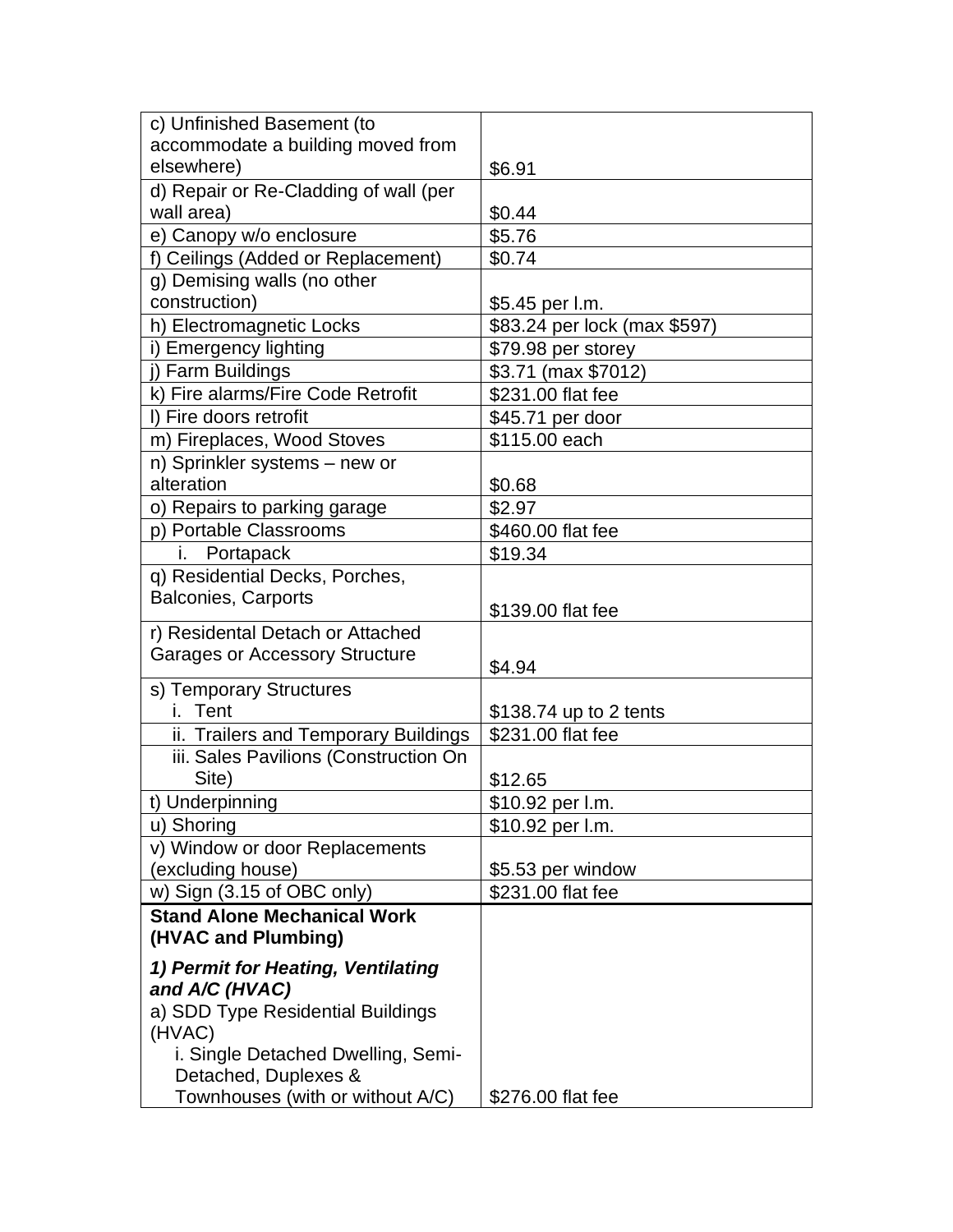| b) All Other Group C-Residential                                |                                     |
|-----------------------------------------------------------------|-------------------------------------|
| <b>Buildings (HVAC)</b>                                         |                                     |
| i. Apartments, Hotels, etc.                                     | \$1.00                              |
| c) Group $E$ & $F - Retail/Industrial$                          |                                     |
| (HVAC)                                                          |                                     |
| i. Small (up to $2500$ sq. ft.)                                 | \$276.00 flat fee                   |
| ii. All others (>2500 sq. ft.)                                  | \$1.24                              |
| d) Group A, B and D (HVAC)                                      |                                     |
| i. Assembly, Institutions,                                      |                                     |
| <b>Restaurants and Office Buildings</b>                         | \$1.73                              |
| e) Minor Alterations - All Buildings                            |                                     |
| i. Ductwork only or A/C unit addition                           | \$162.00 flat fee                   |
|                                                                 |                                     |
| ii. Add on systems, Space Heater,                               | \$231.00 flat fee                   |
| Make-Up Air Unit, Exhaust Fan<br>f) Special Ventilation Systems |                                     |
| i. Commercial Kitchen Exhaust,                                  |                                     |
| Spray Booth, Dust Collector, etc.                               | \$276.00 flat fee                   |
|                                                                 |                                     |
| g) Furnace Replacement                                          |                                     |
| i. SDD Type Residential, Buildings                              | \$162.00 flat fee                   |
| h) Geothermal system or earth energy                            |                                     |
| system                                                          | \$139.00 flat fee                   |
| 2) Permit for Plumbing and Drains                               |                                     |
| a) Single Family Dwellings                                      | \$19.59 per fixture                 |
| b) Groups A, C, E, and F                                        | \$24.48 per fixture                 |
| c) Group B and D                                                | \$24.48 per fixture                 |
| d) Backflow Preventor                                           | \$45.71 each                        |
| e) Manhole, Catch basin, Interceptor,                           |                                     |
| Sump, etc.                                                      | \$32.65 each                        |
| 3) Piping                                                       |                                     |
| a) Single Family Detached or Attached                           |                                     |
| <b>Dwellings</b>                                                |                                     |
| i. Water Services, Sanitary, and                                |                                     |
| Storm buried piping                                             | \$139.00 flat fee                   |
| Repairs, Replacement, and<br>ii.                                |                                     |
| Additions of buried Plumbing and                                |                                     |
| drainage piping, pooling drains                                 | \$139.00 flat fee                   |
| b) All Other Buildings                                          |                                     |
| i. Inside Sanitary and Storm Piping                             | \$2.25 per l.m.                     |
| ii. Outside Water Services, Sanitary,                           |                                     |
| and Storm Piping                                                | \$3.77 per l.m.                     |
| Alterations, buildings and structures                           | \$19.59 for each \$1,000 of         |
| not provided for in Items 1 to 10                               | construction value or part thereof. |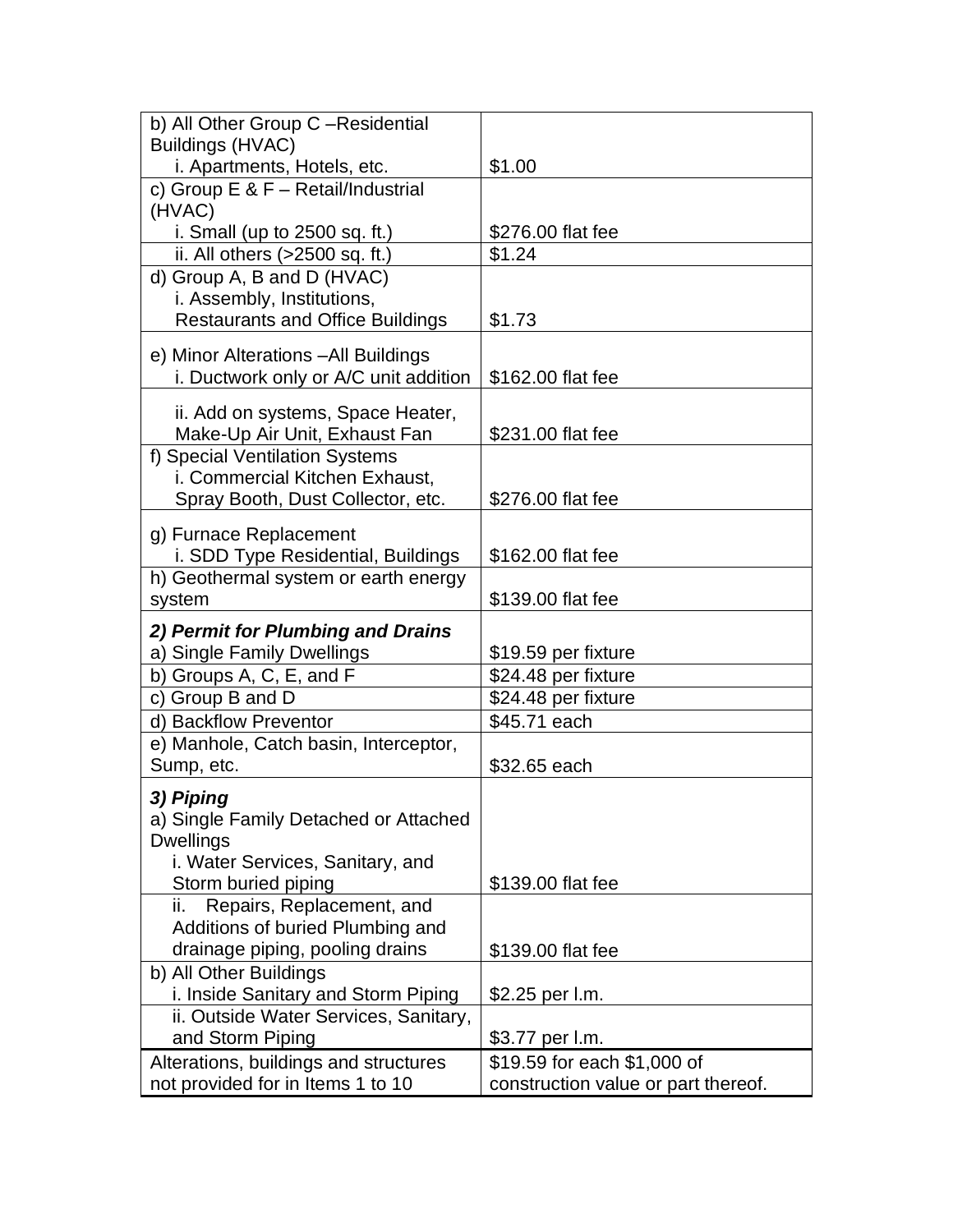For the proper interpretation and application of this Schedule, see the following notes.

## Fees Payable for Building Permits

Notes:

The following guidelines for calculating floor areas and fees apply to the specific building types and construction indicated. The occupancy classifications used in this bylaw shall be based on the Ontario building code major occupancy classifications. For mixed occupancy floor areas, the service index for the area of each occupancy shall apply.

Calculation of Permit Fees

Permit fees shall be calculated based on the formula given below, unless otherwise specified in the schedule: Permit Fee =  $SI \times A$ 

where SI = Service Index for Classification of the work proposed, and

 $A =$  floor area in square metres of the work involved

## **1. Floor Area Calculation**

Floor area shall:

- a) be calculated by measuring to the outer face of exterior walls and to the centre of party walls or demising walls, except when calculating interior partition work,
- b) where there are no exterior walls, be calculated by measuring to the perimeter of the building and/or structure, (ie post or column,)
- c) include all habitable areas, including mezzanines, finished attics, and enclosed balconies,
- d) include a roof area with an occupancy,
- e) include interior partitioning, corridors, lobbies, washrooms, service rooms, etc.,
- f) include floor openings for stairs, escalators, elevators, shafts, ducts, etc.,
- g) not include the area of the floor opening found above the lowest floor level in an interconnected floor space or atrium,
- h) not include the area of an unfinished basement of a house,
- i) be calculated by measuring the area affected or serviced by the heating, ventilation, and air conditioning (HVAC) system, the sprinkler system and the fire alarm system.

## **2. 'Shell' Building Definition**

A shell building is defined as consisting of the structural foundation and framing system and the exterior envelope and does not contain building services such as: heating, ventilation, and air conditioning (HVAC) system, sprinkler system, plumbing facilities, etc.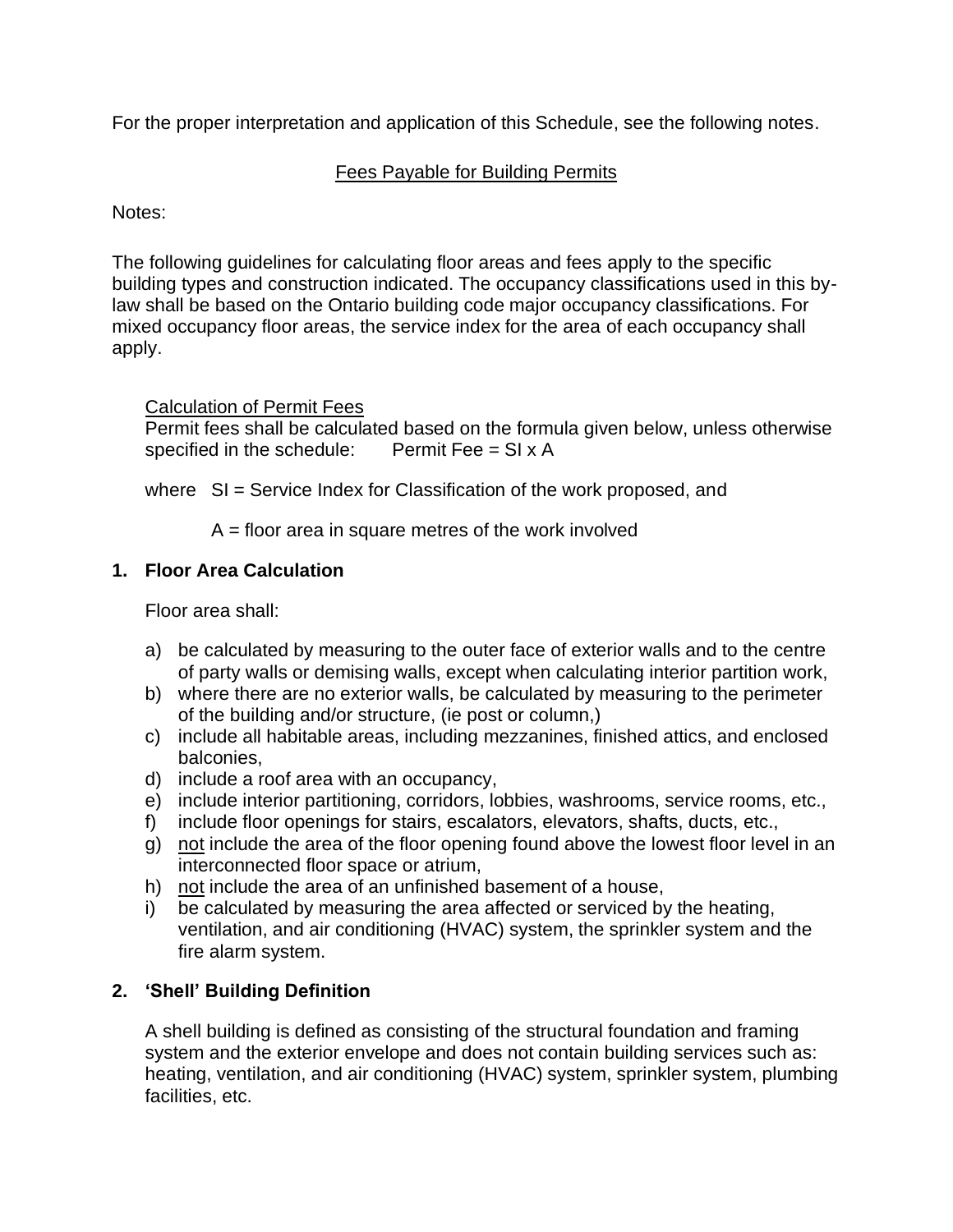#### **3. Interior Renovations/Alterations**

For houses the floor area used for the calculation of permit fees for interior renovations/alterations shall be the actual area of the floor being renovated and/or altered. For all other occupancies the area for calculation purposes shall be the greater of the actual area of the floor being renovated and/or altered or 50 square metres.

#### **4. Occupancy Classifications and Fees**

- a) The occupancy classifications used in this by-law shall be based on the building *code* major occupancy classifications.
- b) For floor areas with mixed occupancies, the fee shall be calculated based on each major occupancy within the building.

#### **5. Minimum Fee**

A minimum fee of \$114.00 shall be changed unless the fee is a larger amount as otherwise stated in this By-law.

#### **6. Model House Fee**

Where the floor area of a new model *house* is less than the original model house floor area, no fee refund is payable.

#### **7. Permit Fees Not Listed in Fee Table**

For building permit types not listed, the *permit* fee shall be calculated on the bases of \$19.59 per \$1,000 of construction value.

- a) "construction value," as used in Item 11 of Schedule B Part B, means the value of the proposed construction as determined by the chief building official, whose determination of that value shall be final.
- b) no additional fee shall apply for plumbing and drains, sprinklers, fire alarms, electromagnetic locks, or other mechanical systems or equipment proposed and installed at the same time as the construction they serve.
- c) site services are included in the fee noted in Schedule "B" provided it is serving a site with only one building and is installed at the same time as the building it serves.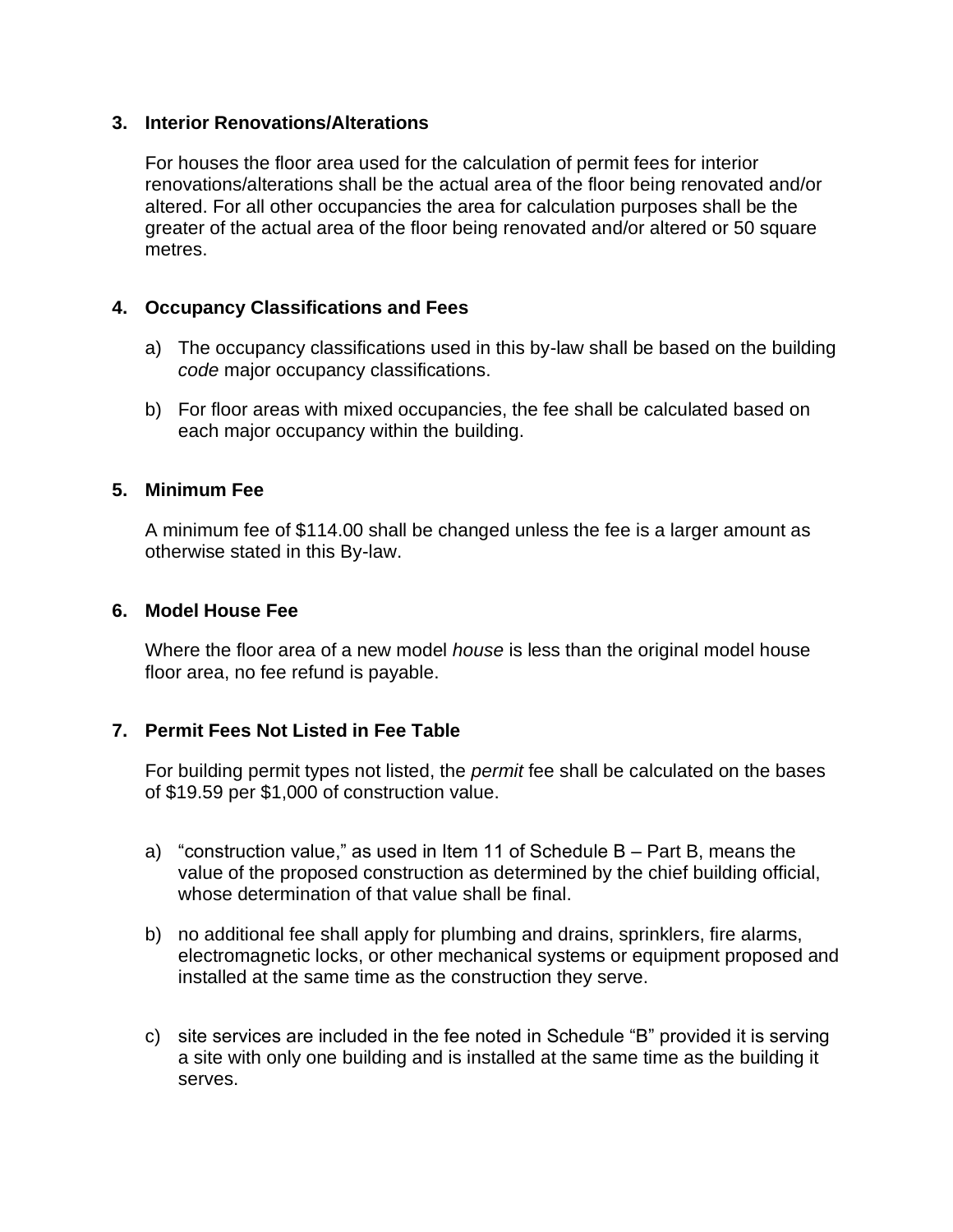## **Schedule C** – Part A

## Documents & Drawings Required for Permit Applications

| <b>Row</b> | <b>Class of Permit</b>                                                                                                                              | <b>Documents and Drawings Required</b>                                                                                                                                                                                                                                                                                                                                                                                                                         |  |
|------------|-----------------------------------------------------------------------------------------------------------------------------------------------------|----------------------------------------------------------------------------------------------------------------------------------------------------------------------------------------------------------------------------------------------------------------------------------------------------------------------------------------------------------------------------------------------------------------------------------------------------------------|--|
| 1(a)       | <b>Building Permit</b><br><b>Residential (Part 9)</b><br>- Detached houses<br>- Semi-detached houses<br>- Triplexes<br>- Fourplexes<br>- Townhouses | <b>Documents</b><br>a Confirmation of compliance with applicable<br>law<br><b>b</b> Acknowledgement of incomplete<br>application<br>c Mechanical Ventilation Design Summary<br><b>d</b> Regional Municipality of Durham Building<br>Permit for Sewage System<br>e Regional Municipality of Durham<br><b>Residential Development Charges</b><br><b>Information Form</b><br>f TARION Registration Form<br>g Regional Connection Application for<br>Water/Sewer   |  |
|            |                                                                                                                                                     | <b>Drawings</b><br>a Approved Site Plan<br><b>b</b> Approved Grading Plan<br>c Architectural Drawings<br>d Structural Drawings<br>e HVAC Drawings<br><b>Plumbing Drawings (Note 4)</b><br>f<br>g Grading Plan and Occupancy Deposit                                                                                                                                                                                                                            |  |
| 1(b)       | <b>Building Permit</b><br>Residential as in 1(a)<br>- Alterations<br>- Additions<br>- Accessory Buildings                                           | <b>Documents</b><br><b>a</b> Confirmation of compliance with applicable<br>law<br><b>b</b> Acknowledgement of incomplete<br>application<br>c Regional Municipality of Durham Building<br>Permit for Sewage System<br><b>Drawings</b><br>a Approved Site Plan<br><b>b</b> Approved Grading Plan (Note 3)<br>c Architectural Drawings<br><b>d</b> Structural Drawings<br>e HVAC Drawings<br>f Plumbing Drawings (Note 4)<br>g Grading Plan and Occupancy Deposit |  |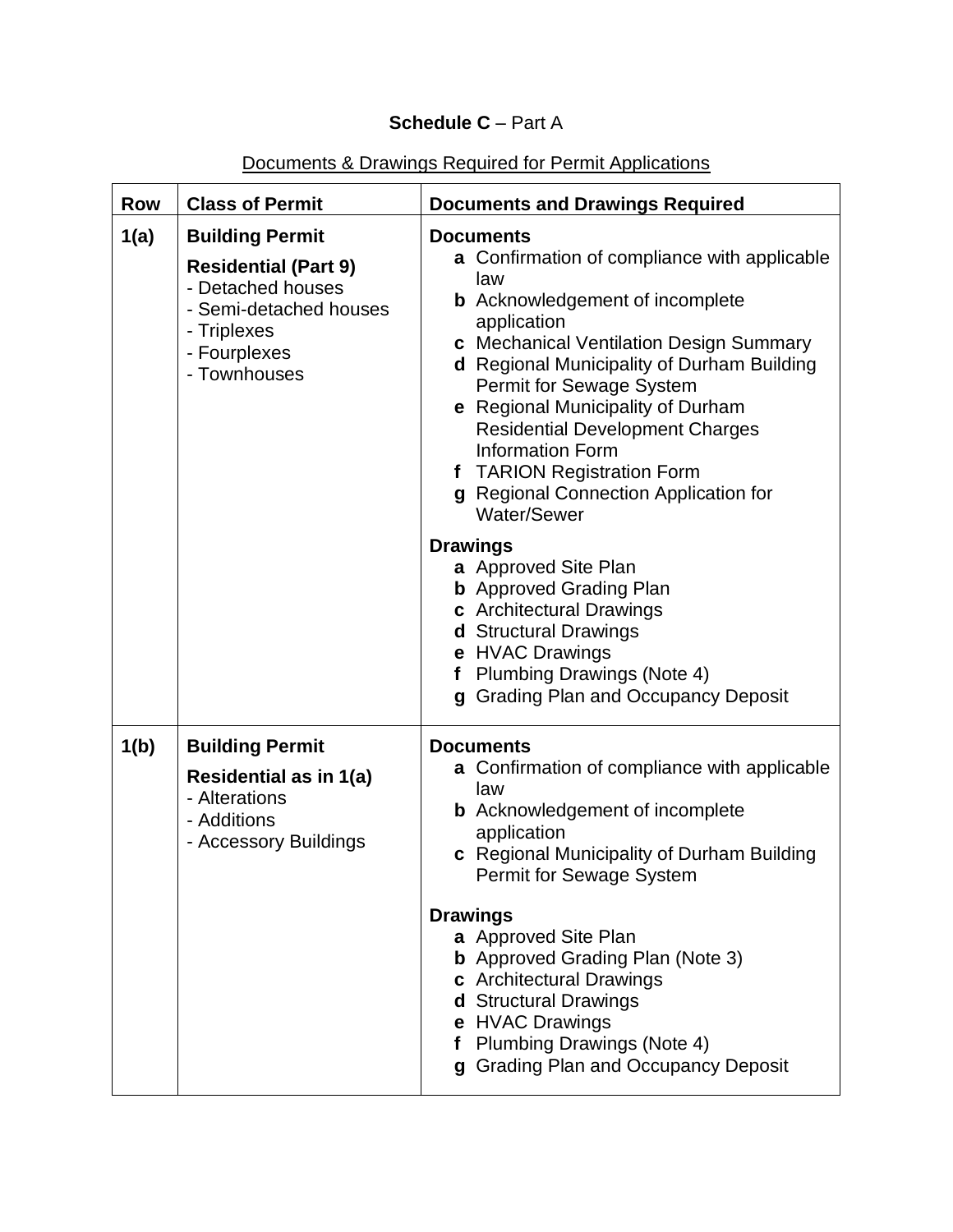| <b>Row</b> | <b>Class of Permit</b>                                                                                                                            | <b>Documents and Drawings Required</b>                                                                                                                                                                                                                                                                                                                                                                                                                                                                                                                                   |
|------------|---------------------------------------------------------------------------------------------------------------------------------------------------|--------------------------------------------------------------------------------------------------------------------------------------------------------------------------------------------------------------------------------------------------------------------------------------------------------------------------------------------------------------------------------------------------------------------------------------------------------------------------------------------------------------------------------------------------------------------------|
| 2(a)       | <b>Building Permit</b><br>Non-residential and<br>other residential not<br>provided for in row 1(a)<br>or $1(b)$<br>- New Buildings<br>- Additions | <b>Documents</b><br><b>a</b> Confirmation of compliance with applicable<br>law<br><b>b</b> Acknowledgement of incomplete<br>application<br>c Commitment to General Reviews by<br><b>Architect &amp; Engineers</b><br>d Ontario Building Code Data Matrix<br>e Land and Building Use Declaration<br><b>Flow Control Roof Drainage Declaration</b><br>f<br>g Confirmation of Energy Efficient Design<br><b>h</b> Regional Municipality of Durham<br><b>Commercial Development Charges</b><br>Information form<br><b>Regional Connection Application for</b><br>Water/Sewer |
|            |                                                                                                                                                   | <b>Drawings</b><br>a Approved Site Plan<br><b>b</b> Approved Grading Plan<br>c Architectural Drawings<br>d Structural Drawings<br>e HVAC Drawings<br><b>Plumbing Drawings</b><br>f<br>g Electrical Drawings<br><b>h</b> Fire Protection Drawings<br><b>Geotechnical Report</b><br>i.<br>Specifications                                                                                                                                                                                                                                                                   |
| 2(b)       | <b>Building Permit</b><br><b>Non-residential and</b><br>other residential as in<br>2(a)<br>- Alterations<br>- Renovations<br>- Tenant Occupancies | <b>Documents</b><br>a Confirmation of compliance with applicable<br>law<br><b>b</b> Acknowledgement of incomplete<br>application<br>c Commitment to General Reviews by<br><b>Architect &amp; Engineers</b><br>d Ontario Building Code Data Matrix<br>e Confirmation of Energy Efficient Design<br><b>Drawings</b><br>a Location Plan<br><b>b</b> Architectural Drawings<br>c Structural Drawings<br>d HVAC Drawings<br>e Plumbing Drawings                                                                                                                               |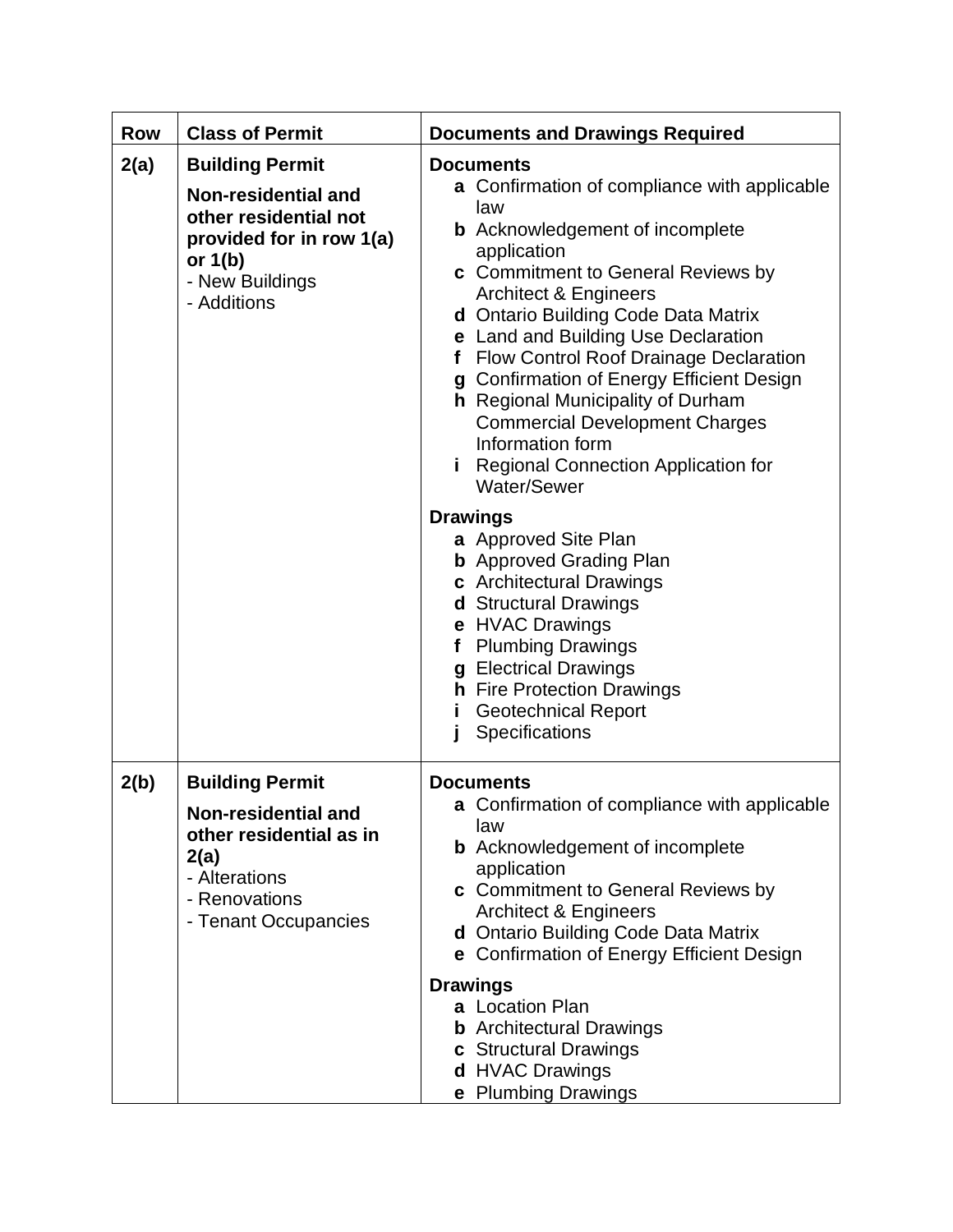| <b>Row</b> | <b>Class of Permit</b>                              | <b>Documents and Drawings Required</b>                                                                                                                                                                                                                                                                                                                                                                                                                               |
|------------|-----------------------------------------------------|----------------------------------------------------------------------------------------------------------------------------------------------------------------------------------------------------------------------------------------------------------------------------------------------------------------------------------------------------------------------------------------------------------------------------------------------------------------------|
|            |                                                     | f Electrical Drawings<br>g Fire Protection Drawings                                                                                                                                                                                                                                                                                                                                                                                                                  |
| 3          | <b>Change of Use Permit</b>                         | <b>Documents</b><br>a Confirmation of compliance with applicable<br>law<br><b>b</b> Acknowledgement of incomplete<br>application<br><b>Drawings</b><br>a Location Plan<br><b>b</b> Architectural Drawings                                                                                                                                                                                                                                                            |
| 4          | <b>Building Permits</b><br>- Other than rows 1 to 3 | <b>Documents</b><br>a Confirmation of compliance with applicable<br>law<br><b>b</b> Acknowledgement of incomplete<br>application<br><b>c</b> Documents from rows 1 to 3, or other<br>documents which are applicable to the<br>scope of work proposed<br><b>Drawings</b><br><b>a</b> Drawings from rows 1 to 3 which are<br>applicable to the scope of work proposed                                                                                                  |
| 5          | <b>Demolition Permit</b>                            | <b>Documents</b><br>Confirmation of compliance with<br>a<br>applicable law<br>Acknowledgement of incomplete<br>$\mathbf b$<br>application<br><b>Commitment to General Review by</b><br>Engineer<br>Demolition Agreement - Property<br>d<br><b>Standards</b><br>Demolition sign off sheets<br>е<br>Structural Drawings as required<br>f<br>General review demolition commitment<br>g<br>certificate<br><b>Drawings</b><br><b>Location Plan</b><br>a<br>Site Plan<br>b |

Notes: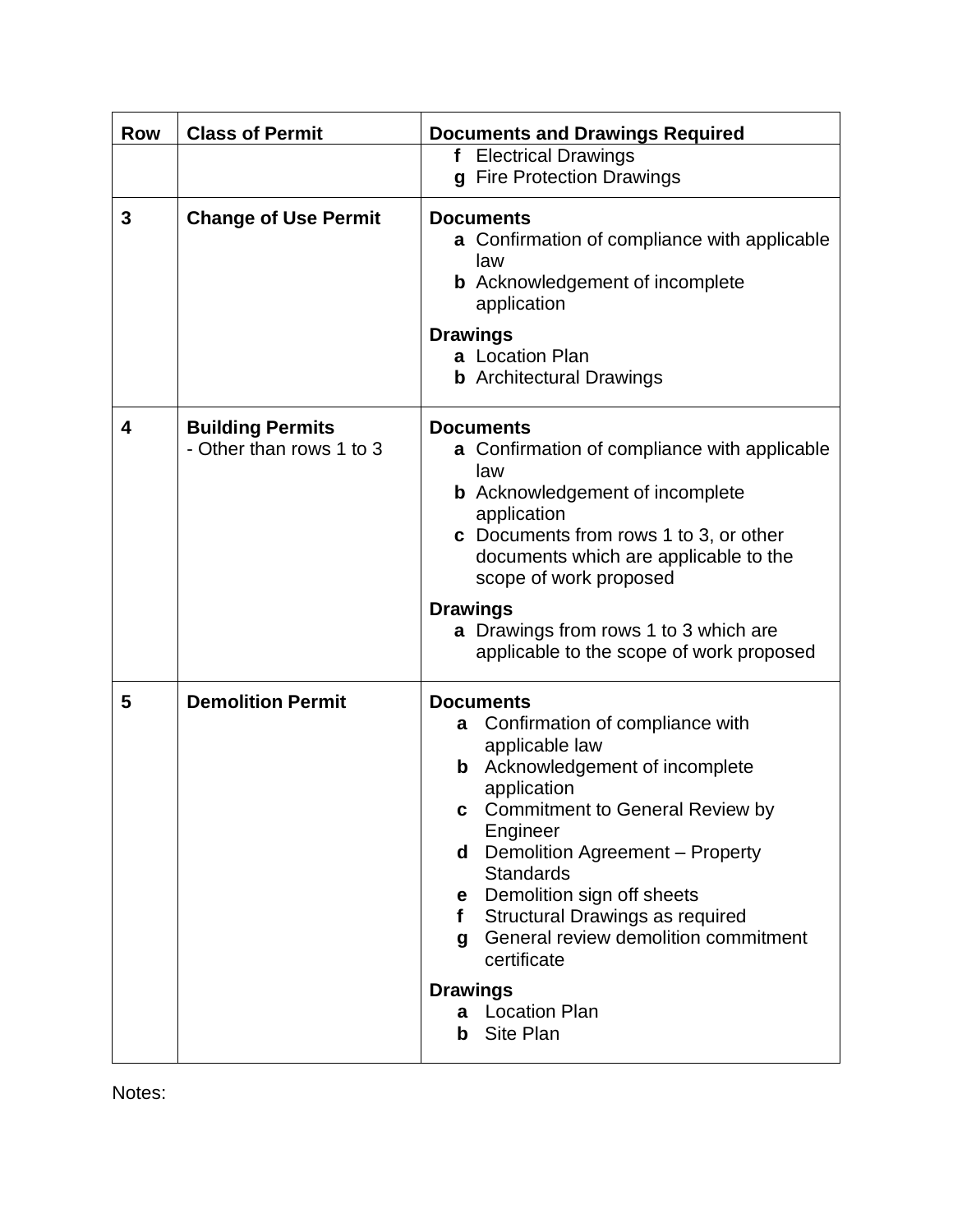- 1. The documents described in this schedule are available from the chief building official.
- 2. A description of the information required on drawings is contained in Part B of this schedule.
- 3. The chief building official may waive the requirements for any specified documents or drawings where the scope of work, applicable law, or building code requirements does not necessitate its submission.
- 4. Plumbing drawings are waived from plumbers licensed by the Municipality of Clarington in rows 1(a) and 1(b).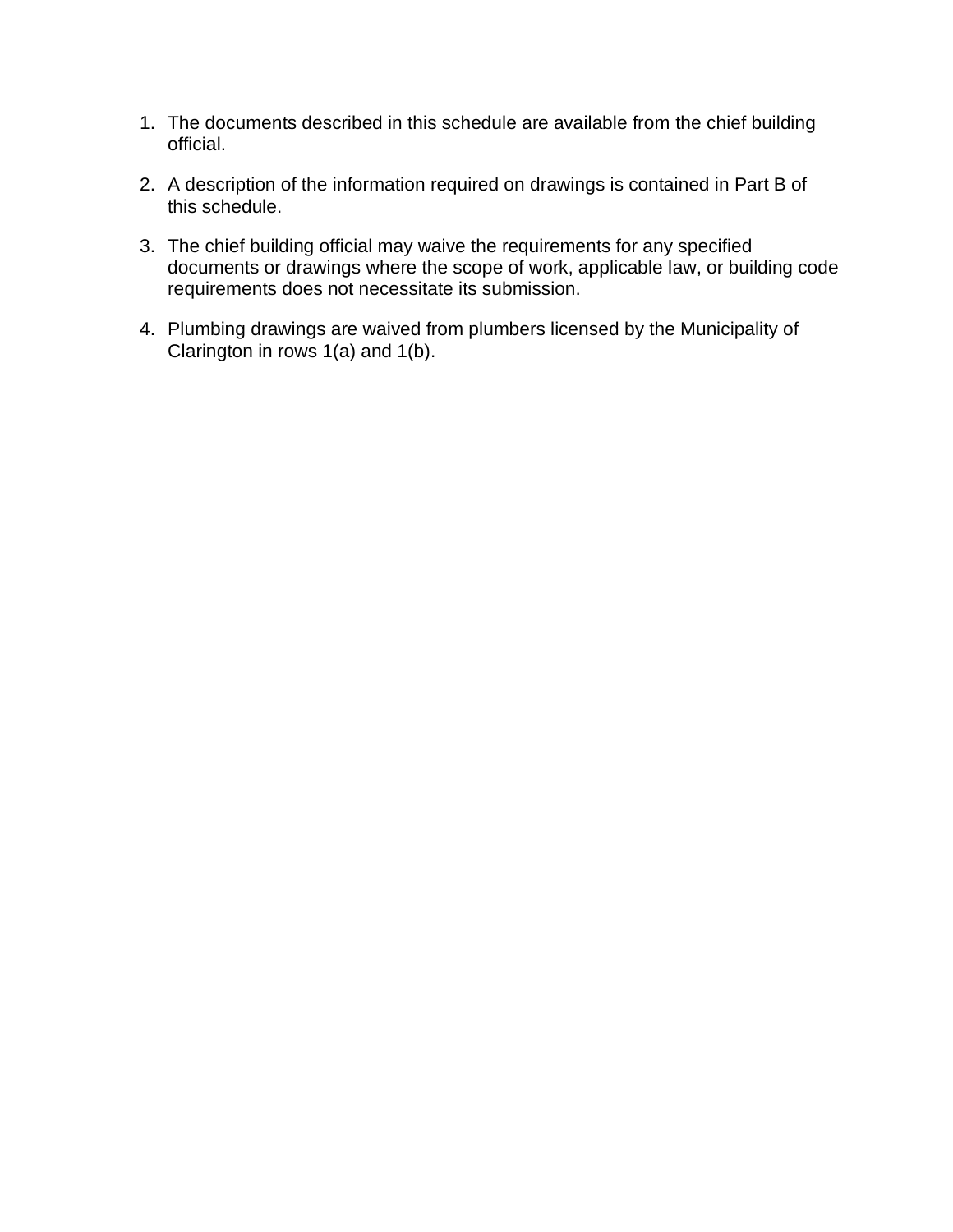## **Schedule C**- Part B

## Information Required on Drawings

|                      |                                                                                                                                                                | <b>Class of Permit -</b> |      |      |      |   |   |  |
|----------------------|----------------------------------------------------------------------------------------------------------------------------------------------------------------|--------------------------|------|------|------|---|---|--|
| <b>Drawing Type</b>  | <b>Information Required</b>                                                                                                                                    | <b>Part A Row Number</b> |      |      |      |   |   |  |
|                      |                                                                                                                                                                | 1(a)                     | 1(b) | 2(a) | 2(b) | 3 | 4 |  |
| <b>Site Plan</b>     | a. Legal description, survey<br>property dimensions, compass<br>orientation, location and name<br>of adjacent roads                                            | X                        | X    | X    |      |   | X |  |
|                      | b. Outline of all existing and<br>proposed buildings and<br>structures, building dimensions<br>and their distance to property<br>lines                         | X                        | X    | X    |      |   | X |  |
|                      | c. Dimensions and location of<br>parking and vehicle access and<br>fire routes                                                                                 |                          |      | X    |      |   | X |  |
|                      | d. Dimensions and location of<br>barrier-free parking, curb cuts,<br>path of travel to building and<br>building access                                         |                          |      | X    |      |   | X |  |
| <b>Grading Plan</b>  | a. Signature and seal of<br>professional engineer                                                                                                              | X                        | X    | X    |      |   | X |  |
|                      | b. Property lines, easements<br>sidewalks, driveways, building<br>location, curb cuts, retaining<br>walls                                                      | X                        | X    | X    |      |   | X |  |
|                      | c. Existing and proposed<br>elevations within the site and at<br>property lines, retaining wall<br>elevation, slopes of driveways,<br>drainage flow and swales | X                        | X    | X    |      |   | X |  |
|                      | d. Location of catch basins,<br>above and below ground<br>utilities, and connections to<br>services                                                            |                          |      | X    |      |   | X |  |
| <b>Architectural</b> | a. Existing plans showing<br>construction and room and<br>space identification of all floors<br>in the area of proposed work or<br>occupancy                   |                          | X    | X    | X    | X | X |  |
|                      | b. Plans of all floors including<br>basements complete with all<br>rooms and room names                                                                        | X                        | X    | X.   | X    | X | X |  |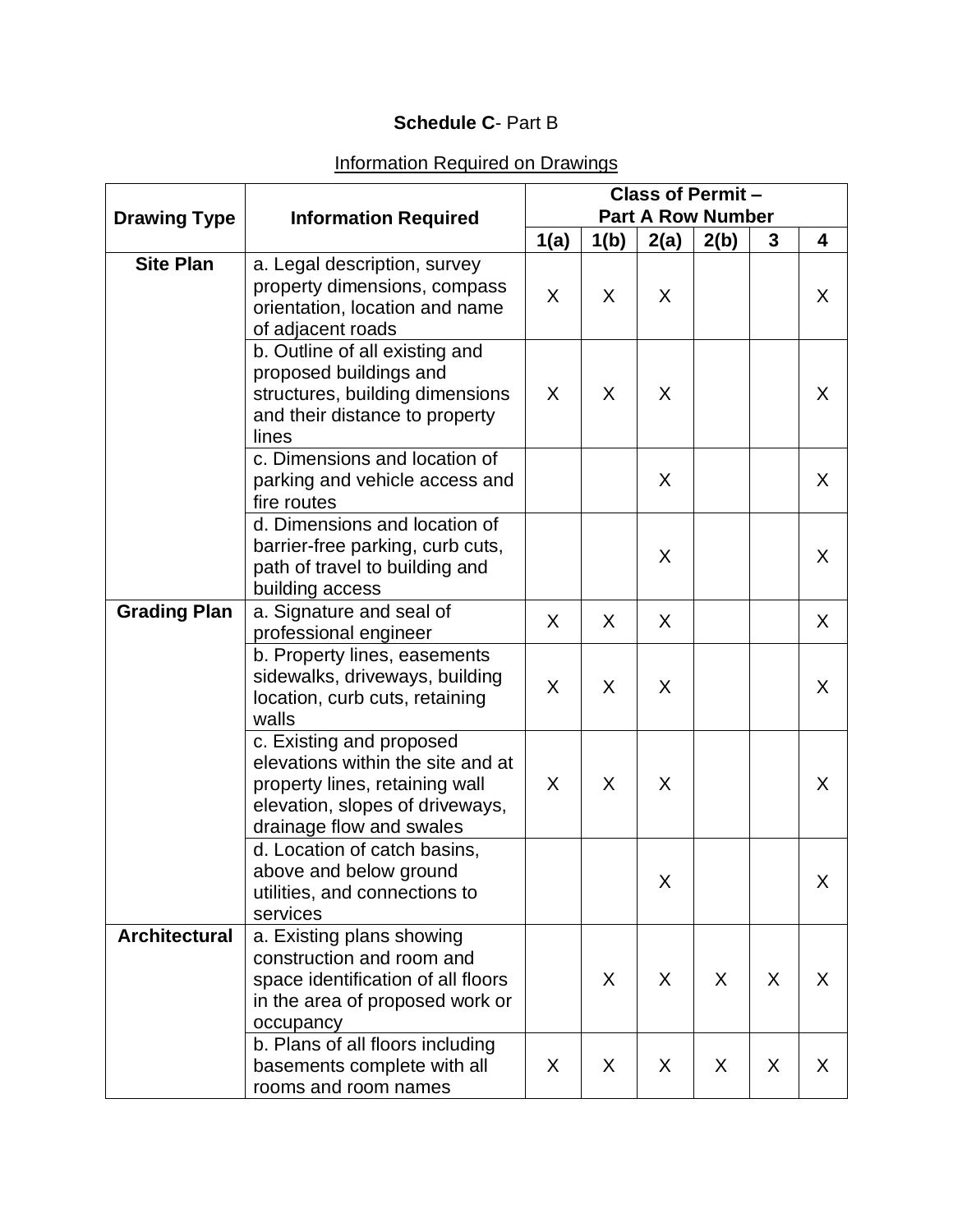|                     |                                                                                                                                                                                                                  | <b>Class of Permit -</b> |      |      |      |   |   |  |
|---------------------|------------------------------------------------------------------------------------------------------------------------------------------------------------------------------------------------------------------|--------------------------|------|------|------|---|---|--|
| <b>Drawing Type</b> | <b>Information Required</b>                                                                                                                                                                                      | <b>Part A Row Number</b> |      |      |      |   |   |  |
|                     |                                                                                                                                                                                                                  | 1(a)                     | 1(b) | 2(a) | 2(b) | 3 | 4 |  |
|                     | c. Roof plan showing roof<br>slope, drainage, roof and<br>roofing construction details                                                                                                                           | X                        | X    | X    | X    |   | X |  |
|                     | d. Building elevations showing<br>grade, floor and ceiling heights,<br>overall building height, exterior<br>finish materials, window heights<br>and sizes and spatial<br>separation requirements                 | X                        | X    | X    | X    |   | X |  |
|                     | e. Construction details<br>including proposed wall section<br>from footing to roof,<br>specifications of all wall, floor<br>and roof assemblies and all<br>building materials and<br>construction specifications | X                        | X    | X    | X    |   | X |  |
|                     | f. Stairs, guards and handrail<br>dimensions and floor details,<br>window sizes and height above<br>floor level, location and fuel<br>type of all fireplaces                                                     | X                        | X    | X    | X    |   | X |  |
|                     | g. Mezzanine plan showing<br>construction, guardrails, egress                                                                                                                                                    |                          |      | X    | X    |   | X |  |
|                     | h. Location and details of<br>barrier free entrances and<br>barrier free washrooms                                                                                                                               |                          |      | X    | X    |   | X |  |
|                     | i. Reflected ceiling plans,<br>bulkhead details, horizontal<br>service shaft details                                                                                                                             |                          |      | X    | X    |   | X |  |
|                     | j. Roof equipment screening,<br>anchorage for window washing,<br>roof access                                                                                                                                     |                          |      | X    |      |   | X |  |
|                     | k. Building cross sections<br>showing grade, floor and ceiling<br>heights, horizontal and vertical<br>fire separations                                                                                           | X                        | X    | X    | X    |   | X |  |
|                     | I. Enlarged sections and detail<br>plans of washrooms and exit<br>stairs                                                                                                                                         |                          |      | X    | X    |   | X |  |
|                     | m. Wall sections, plan and<br>section construction details                                                                                                                                                       |                          |      | X    | X    |   | X |  |
|                     | n. Exit stair enclosure, wall<br>construction details, fire                                                                                                                                                      |                          |      | X    | X    |   | X |  |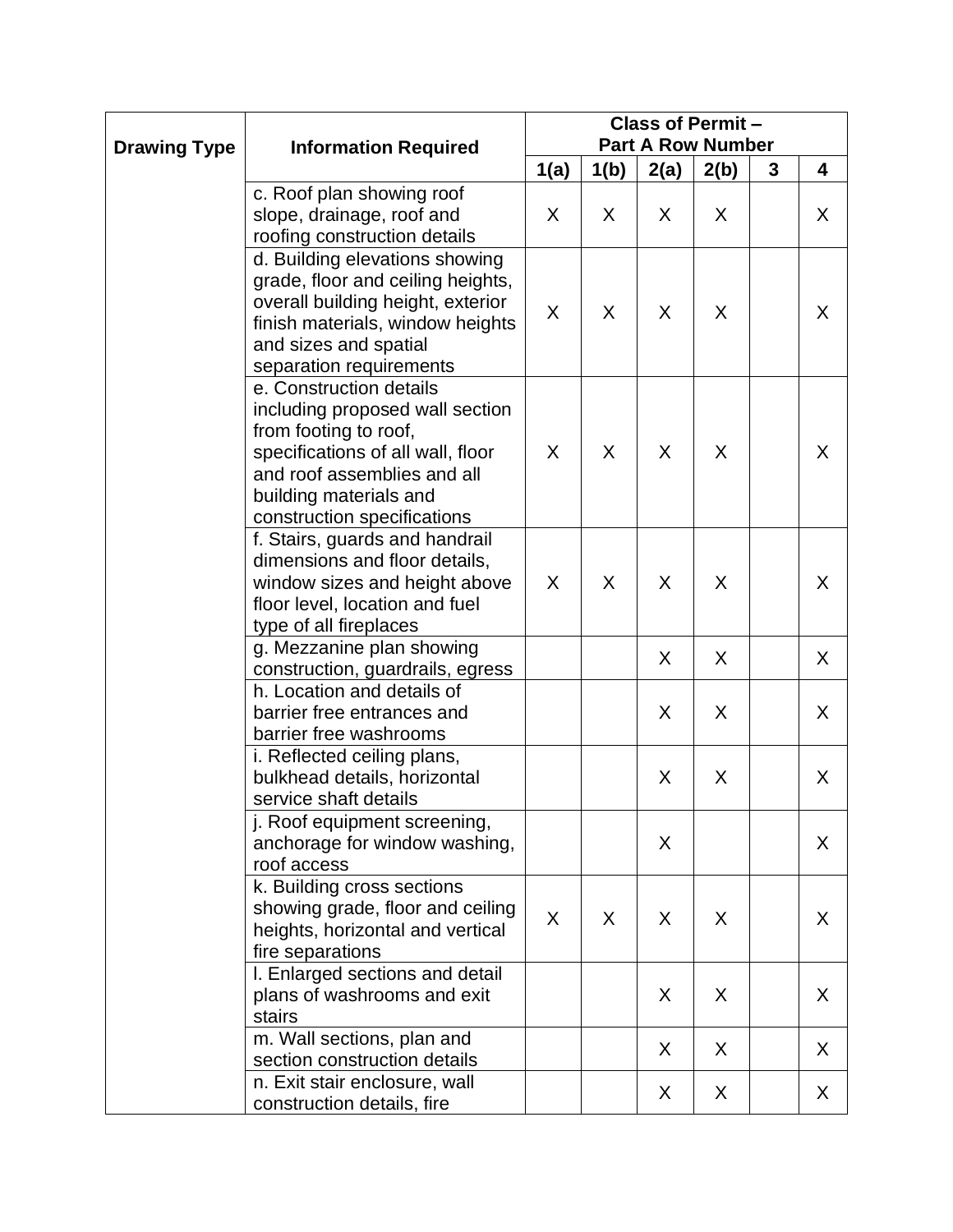|                     |                                                                | <b>Class of Permit -</b> |      |      |      |   |   |  |
|---------------------|----------------------------------------------------------------|--------------------------|------|------|------|---|---|--|
| <b>Drawing Type</b> | <b>Information Required</b>                                    | <b>Part A Row Number</b> |      |      |      |   |   |  |
|                     |                                                                | 1(a)                     | 1(b) | 2(a) | 2(b) | 3 | 4 |  |
|                     | separations and listed design                                  |                          |      |      |      |   |   |  |
|                     | numbers, door numbers                                          |                          |      |      |      |   |   |  |
|                     | referenced to a door schedule                                  |                          |      |      |      |   |   |  |
|                     | o. Door and hardware                                           |                          |      |      |      |   |   |  |
|                     | schedule, door and frame                                       |                          |      | X    | X    |   | X |  |
|                     | details, window schedule, room                                 |                          |      |      |      |   |   |  |
|                     | finish schedule                                                |                          |      |      |      |   |   |  |
| <b>Structural</b>   | a. Foundation plans, floor and<br>roof framing plans, footing, |                          |      |      |      |   |   |  |
|                     | column and beam schedules,                                     | X                        | X    | X    | X    |   | X |  |
|                     | structural details and material                                |                          |      |      |      |   |   |  |
|                     | specifications                                                 |                          |      |      |      |   |   |  |
|                     | b. Design specifications, live                                 |                          |      |      |      |   |   |  |
|                     | and dead loading, wind and                                     |                          |      |      |      |   |   |  |
|                     | snow loading, earthquake                                       |                          |      | X    | X    |   | X |  |
|                     | loading, geotechnical report                                   |                          |      |      |      |   |   |  |
|                     | design basis                                                   |                          |      |      |      |   |   |  |
|                     | c. Structural drawings sealed                                  |                          |      |      |      |   |   |  |
|                     | by a professional engineer for                                 |                          |      |      |      |   |   |  |
|                     | all structural elements not                                    | X                        | X    |      | X    |   | X |  |
|                     | within the scope of Part 9 of the                              |                          |      |      |      |   |   |  |
|                     | building code<br>d. Roof and floor truss                       |                          |      |      |      |   |   |  |
|                     | drawings sealed by a                                           | X                        | X    |      | X    |   | X |  |
|                     | professional engineer                                          |                          |      |      |      |   |   |  |
| <b>HVAC</b>         | a. Heating, ventilation and air                                |                          |      |      |      |   |   |  |
|                     | conditioning plans, service                                    |                          |      |      |      |   |   |  |
|                     | shafts, equipment layout and                                   | X                        | X    | X    | X    |   | X |  |
|                     | schedules                                                      |                          |      |      |      |   |   |  |
|                     | b. Heat loss and gain                                          |                          |      |      |      |   |   |  |
|                     | calculations, ventilation design                               | X                        | X    |      |      |   | X |  |
|                     | summary                                                        |                          |      |      |      |   |   |  |
|                     | c. Fire damper locations,                                      |                          |      | X    | X    | X | X |  |
|                     | kitchen exhaust equipment                                      |                          |      |      |      |   |   |  |
| <b>Plumbing</b>     | a. Plumbing and drainage                                       |                          |      |      |      |   |   |  |
|                     | plans; location and sizing of                                  | X                        | X    | X    | X    |   |   |  |
|                     | under and above ground storm,<br>sanitary and water supply     |                          |      |      |      |   | X |  |
|                     | piping and appurtenances                                       |                          |      |      |      |   |   |  |
|                     | b. Location of fire stopping;                                  |                          |      |      |      |   |   |  |
|                     | specifications of plumbing and                                 |                          |      | X    | X    |   | X |  |
|                     | firestopping materials                                         |                          |      |      |      |   |   |  |
| <b>Electrical</b>   | a. Electrical supply and                                       |                          |      | X    | X    |   | X |  |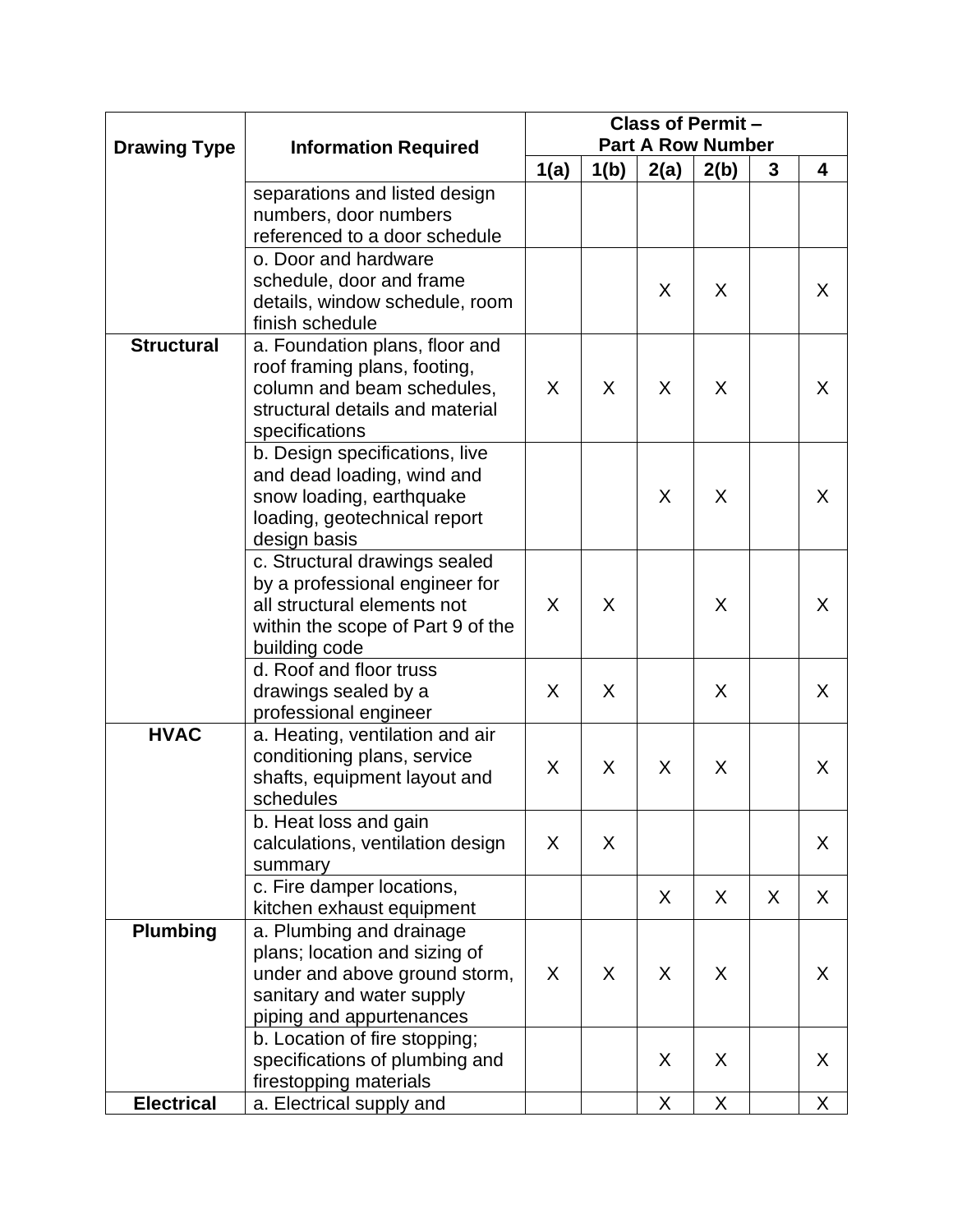|                     |                                                              | <b>Class of Permit -</b> |      |    |   |  |   |  |
|---------------------|--------------------------------------------------------------|--------------------------|------|----|---|--|---|--|
| <b>Drawing Type</b> | <b>Information Required</b>                                  | <b>Part A Row Number</b> |      |    |   |  |   |  |
|                     |                                                              | 1(a)<br>1(b)<br>2(a)     | 2(b) | 3  | 4 |  |   |  |
|                     | distribution plans; location of                              |                          |      |    |   |  |   |  |
|                     | power and lighting outlets;                                  |                          |      |    |   |  |   |  |
|                     | equipment schedules;                                         |                          |      |    |   |  |   |  |
|                     | transformer locations                                        |                          |      |    |   |  |   |  |
|                     | b. Location and specification of                             |                          |      |    |   |  |   |  |
|                     | emergency lighting, emergency                                |                          |      | X. | X |  | X |  |
|                     | generators and exit signage                                  |                          |      |    |   |  |   |  |
| <b>Fire</b>         | a. Fire hydrant locations,                                   |                          |      |    | X |  |   |  |
| <b>Protection</b>   | sprinkler and standpipe                                      |                          |      | X  |   |  | X |  |
|                     | distribution plans and                                       |                          |      |    |   |  |   |  |
|                     | schedules; sprinkler head                                    |                          |      |    |   |  |   |  |
|                     | layout; fire hose cabinet                                    |                          |      |    |   |  |   |  |
|                     | locations                                                    |                          |      |    |   |  |   |  |
|                     | b. Location and specification of                             |                          |      |    |   |  |   |  |
|                     | emergency lighting, emergency                                |                          |      |    |   |  |   |  |
|                     | generators and exit signage;                                 |                          |      | X  | X |  | X |  |
|                     | fire alarm system annunciator,                               |                          |      |    |   |  |   |  |
|                     | diagrams and specifications                                  |                          |      |    |   |  |   |  |
|                     | c. Location of smoke alarms<br>and carbon monoxide detectors | X                        | X    | X  | X |  | X |  |

**Notes** 

- 1. Where indicated by an X, the information described is required to be included on the drawings for the class of permit specified.
- 2. Required information may be located or consolation on other drawings rather than as specified in this schedule.
- 3. The chief building official may waive the requirement for any required information specified in this schedule due to limited scope of work, applicable law or building code requirements.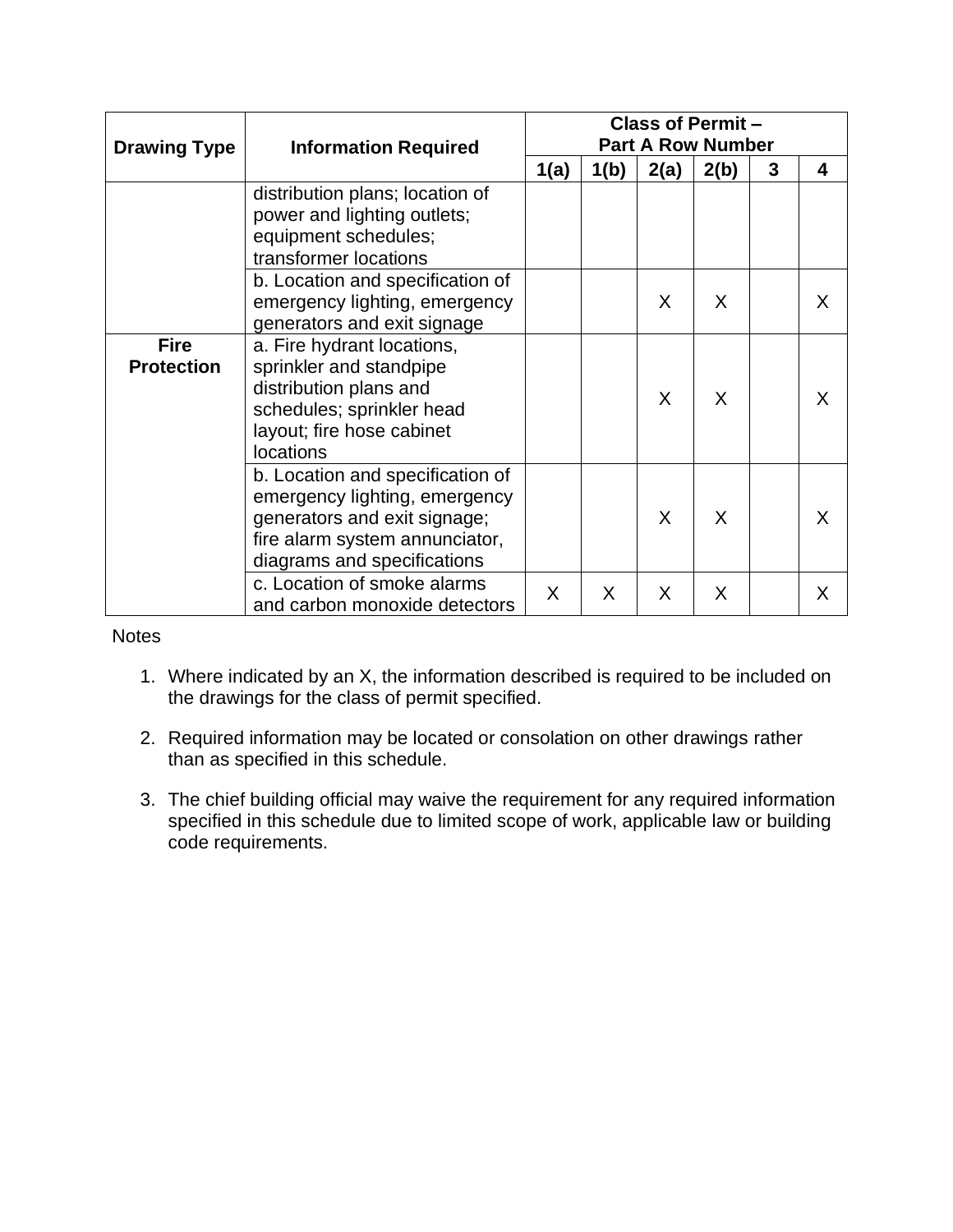## **Schedule D**

## Code of Conduct for Building Officials

#### **Purpose**

- 1. To promote appropriate standards of behavior and enforcement actions by the chief building official and inspectors in the exercise of a power or the performance of a duty under the *Building Code Act* or the building code.
- 2. To prevent practices which may constitute an abuse of power, including unethical or illegal practices, by the chief building official and inspectors in the exercise of power or the performance of a duty under the *Building Code Act* or the building code.
- 3. To promote appropriate standards of honesty and integrity in the exercise of a power or the performance of a duty under the *Building Code Act* or the building code by the chief building official and inspectors.

#### **Enforcement Guidelines**

The Chief Building Official, Deputy Chief Building Official, and inspectors appointed by the Chief Building Official under section 3 of this By-law shall comply with this code of conduct. Any appointed chief building official or inspector who fails to act in accordance with the provisions of this code may be subject to disciplinary action appropriate to the seriousness of the breach. All allegations concerning a breach of this code shall be made in writing.

Any person who has reason to believe that this code of conduct has been breached may bring the matter to the attention of the chief building official. Where the allegation concerns the actions of the chief building official, the matter may be brought to the attention of the senior staff person to whom the chief building official reports.

Any chief building official or senior staff person who receives information, in writing, concerning a significant breach of this code shall investigate the matter, and where appropriate shall commence disciplinary action in accordance with the employment standards of the place of work. All communications received by a chief building official or senior staff person concerning a breach of this code shall be held in confidence. The chief building official or senior staff person shall advise Council in writing about the particulars of the alleged breach, its investigation, and the final disposition of the matter upon its conclusion.

## **Code of Conduct**

In exercising powers and performing duties under the *Building Code Act*, the chief building official and inspectors shall:

1. Exercise powers in accordance with the provisions of the *Building Code Act*, the